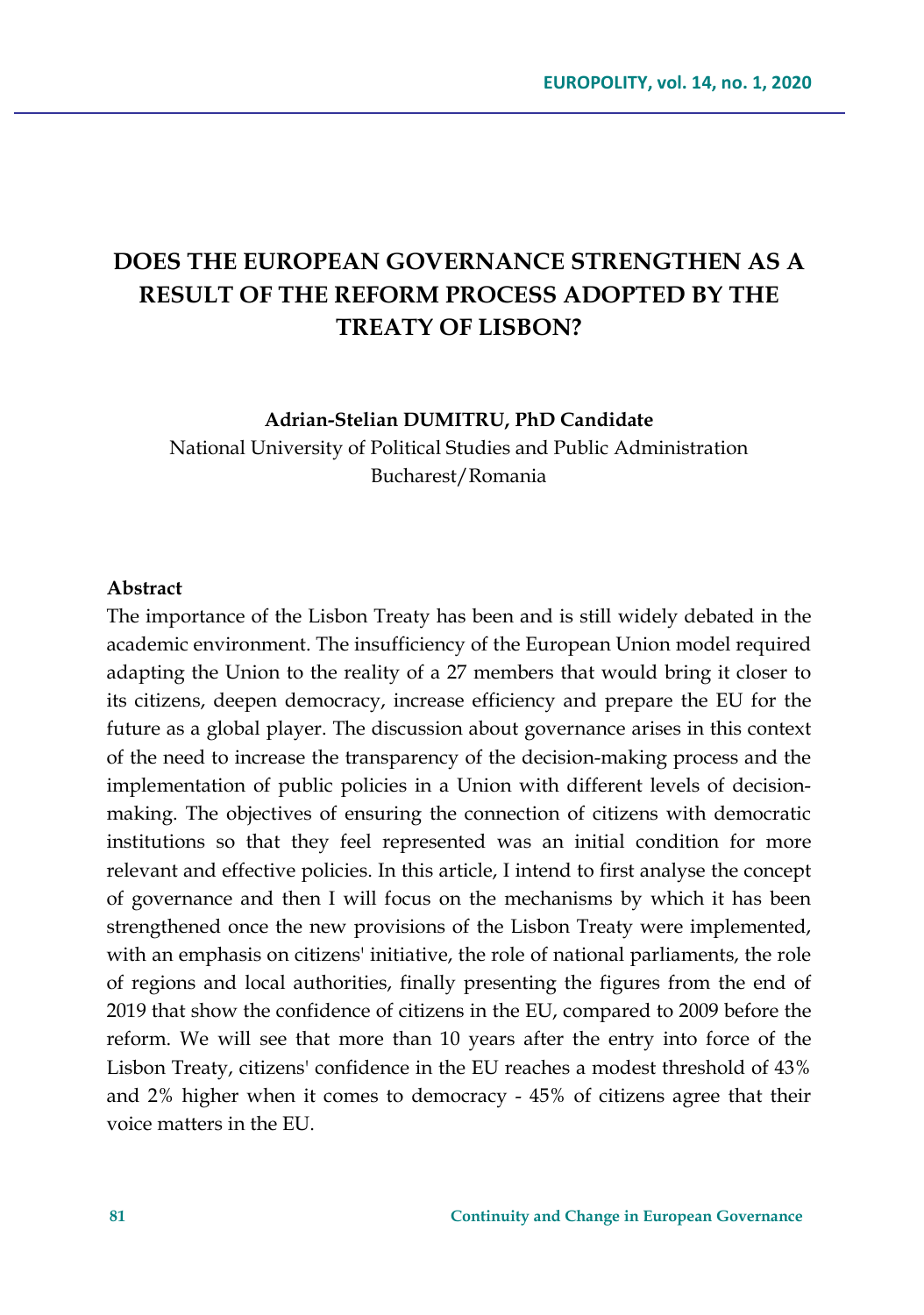**Keywords:** democratic legitimacy; European governance; Treaty of Lisbon.

### **1. INTRODUCTORY CONSIDERATIONS**

1.1. General considerations

Today, after almost 70 years since the creation of the first forms of integration, we can argue that the European Union has developed as a dynamic process of integration. This evolution has been possible by regularly revision of the Treaties. On one side, the Treaties deepened the European project by wider diffusion to more and more fields. On the other side, these Treaties were enforcing democratization over the policy-making process through granting to European Parliament a wider decisional and control power.

The Treaty of Lisbon introduces the structural reforms needed to continue the building of political Europe in the EU's transformative process. The Treaty addresses the weaknesses of the EU: the inefficiency, accentuated in the context of an enlarged EU, the democratic deficit and the lack of the tools necessary to obtain the status of a real actor of world politics.

European governance was strongly supported as a result of the debate on this topic. Since the early 2000s, the European Commission has launched a document called the White Paper that deals with rules, procedures and practices that influence how powers are exercised within the EU. The aim is to adopt new forms of governance that will bring the EU closer to its citizens, make it more efficient, strengthen the legitimacy of its institutions and democracy. This governance must be manifested through the development and implementation of more efficient and consistent public policies, within which civil society organizations collaborate with EU institutions.

European governance also implies improving the quality of European legislation, making it more effective and simpler. Moreover, the EU must contribute to the debate on global governance and play an important role in improving the functioning of international institutions. By synthesizing these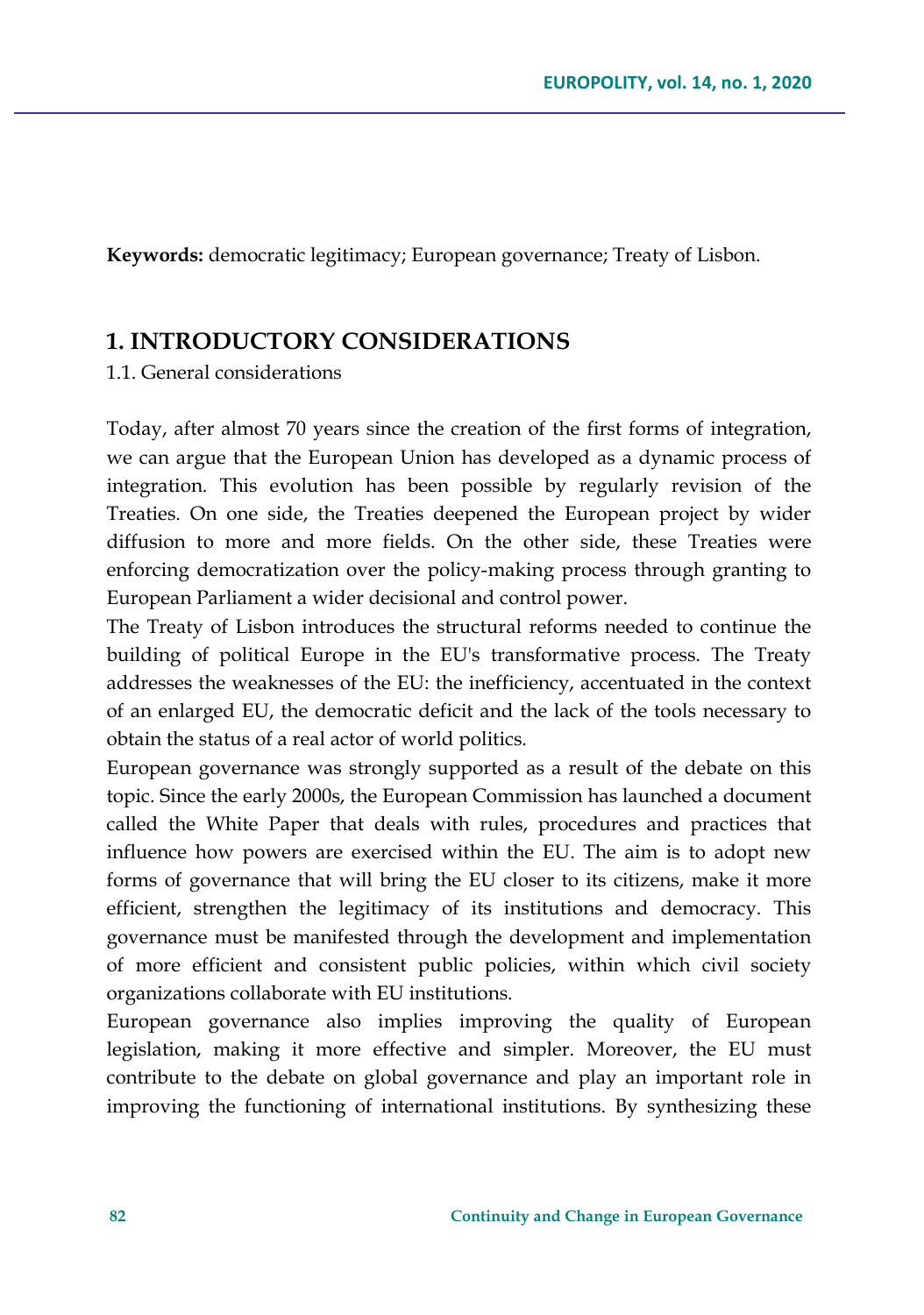ideas and comparing their contents with the provisions of the Lisbon Treaty, it is observed that they have enough points in common as we will see further.

#### 1.2. Objectives

Given the many faces of 'governance' meaning, how can I understand this term by narrowing the scope to political and administrative sciences? Are there any strategies to define governance that are commonly accepted?

After giving an answer to the above questions I move to governance meanings at EU level. So, I intend to understand what does governance means for the EU? How did the debate appear and which objectives were implemented over the years? Furthermore, I am interested also to emphasize the critics that the EU White Paper raised in the academic area.

Next, I look at the reform made by the Treaty of Lisbon. I intend to see what are the innovations included in the Treaty regarding citizens' participation, National Parliaments role and region and local authorities' functions within policymaking process.

The finale objective is to give an answer to the question that arises right off the title: has trust in the EU increased over the years since the Treaty of Lisbon entered into force? What is the opinion of the EU citizens about the importance granted to their 'voice' by the EU? What is the percentage of those who agreed their voice counts in 2009 compared to 2019? Does the satisfaction with the way democracy works in the EU increased since 2009? Or EU citizens are still not satisfied with the way democracy works? To all these questions I try to identify an answer so that I can conclude if the Treaty of Lisbon made significant changes for increasing transparency, efficiency and democracy in general.

#### 1.3. Paper structure and methodology

The paper is structured in three sections. The first section is dedicated to literature review. In order to understand what this fashioned term 'governance'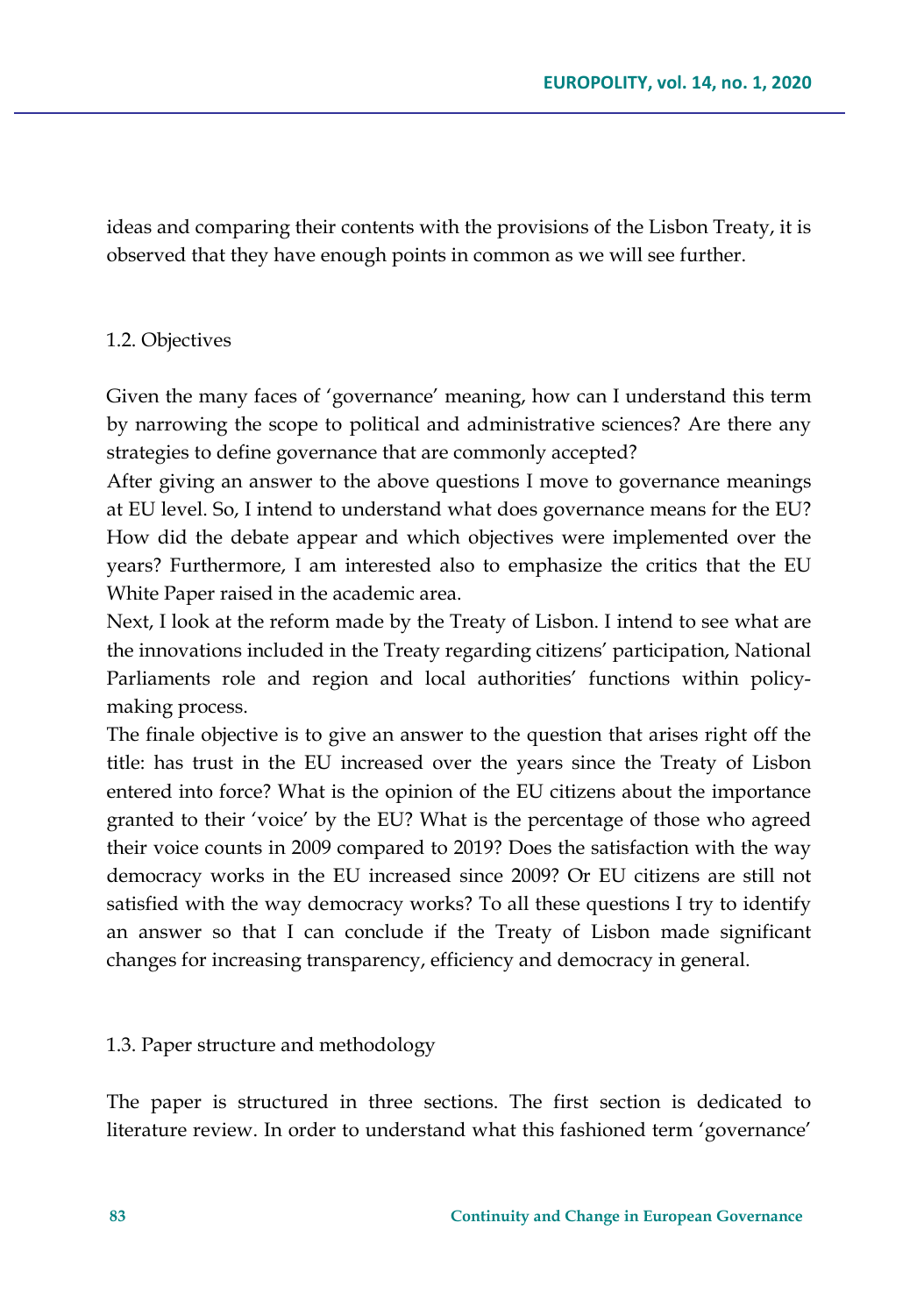mean, I analyse its understandings within the different branches of the political and administrative sciences. Furthermore, after we get acquainted with governance term, a broader look will be channelled to European Union governance. The European Commission's White Paper is hereby analysed in detail, thus observing the broad lines of today's EU governance tools.

In the second section of the paper, I look at the reform made through the Treaty of Lisbon. I focus on the innovation that this reform Treaty brings to the European Union's decision-making and policy-making processes in order to achieve a more democratic and efficient Union. As such, I choose to present three main ways by which the EU wishes to check the fulfilment of this objectives: (1) the novel citizen participation in the EU policy-making system; (2) the role of the National Parliament endowed with particular tools to oversee national competences; and (3) the role of the regions and local authorities in controlling the application of the subsidiarity principle.

With respect to the EU citizens opinion about the institutions, policies and importance accorded to their voice by the EU, in the third and final section, I present the results of the most recent survey on those issues. I am interested in general satisfaction with the way democracy works in the Union and the level of trust in the EU.

Regarding methodology tools, in the elaboration of the paper I used as a working method the analytical method when it comes about the literature review and analyses of primary sources such as the EU Commission's White Paper, The Treaty on European Union, the Treaty on Functioning of the European Union etc. and analyses of public reports published by the European Commission services.

### **2. GOVERNANCE: A BROAD CONCEPT**

2.1. Governance and its meanings

The scale and complexity of the European integration process determines the academic world to attribute a wide and thorough research of all the sources that can explain the evolution of the European Union. The policy-making system of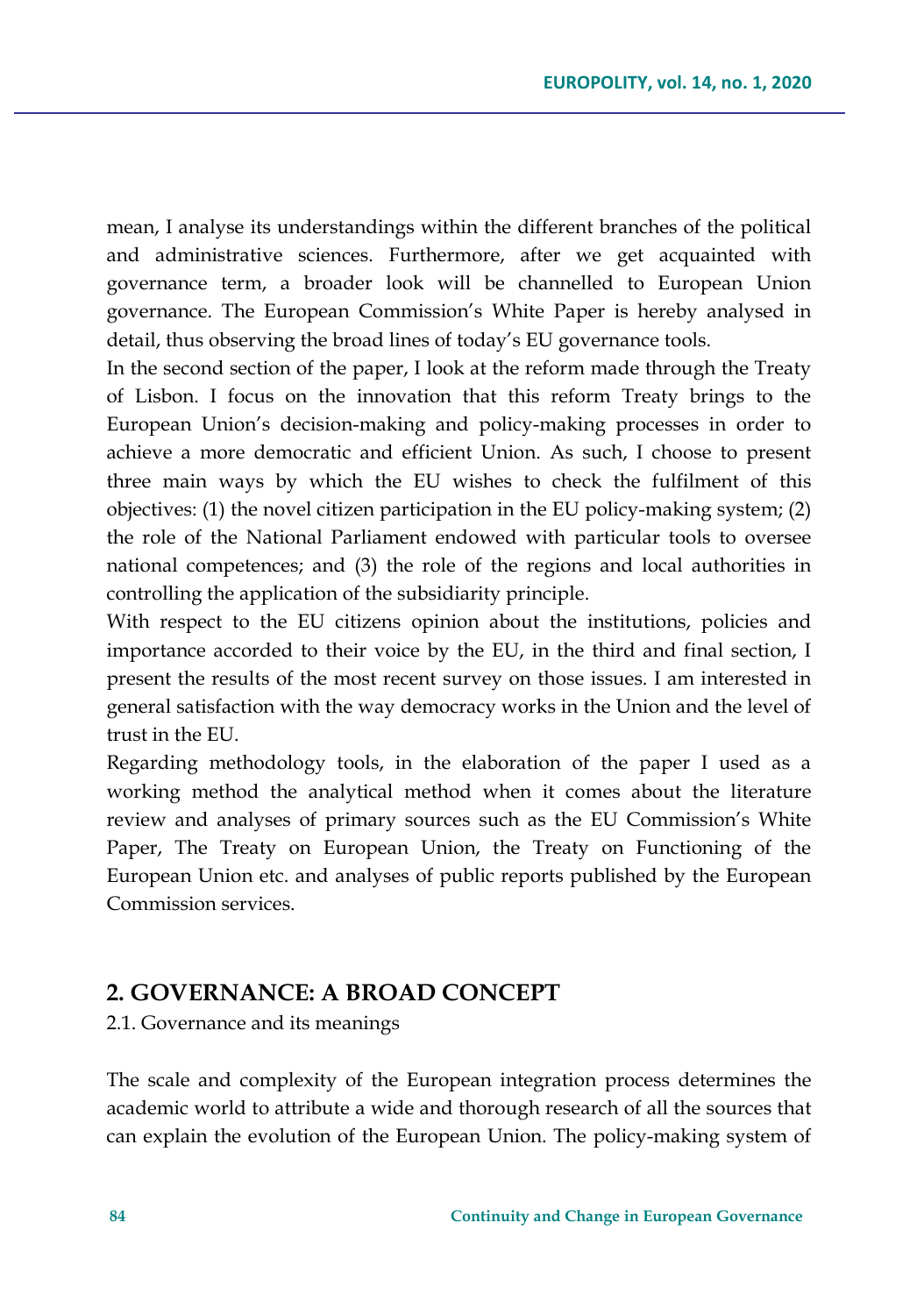the EU has never been static, over time there have typically been patterns of gradual evolution and episodes of experimentation, interspersed with moments of explicit institutional change through reforms to the treaties (Pollack, Wallace and Young 2010, 483).

Governance, in turn, is a broad concept conveyed, but there is no consensus on its area of applicability. Thus, at present, the diversity of the meanings of governance is systematically analyzed not only at the practical level, but also theoretically, being a term whose valences are often modified as Bouckaert (2017, 45) mentions.

The literature on governance has exploded in recent years (Pollack 2010, 35). Bartolini (2011, 2) emphasize that the term is used in almost any field where there is an amalgam of competencies and attributions that create complex decision-making structures; wherever we refer to the involvement of both public and private actors; where the decision is based on different levels of government; from the existing rules within private companies to representative associations. These characteristics are reinforced by Jacob Torfing, B. Guy Peters, Jon Pierre and Eva Sørensen (2012, 9) according to whom governance is often associated with increased interaction between public decision makers and relevant stakeholders, competent and knowledge-based decision making, policy innovative solutions, flexible and coordinated policy implementation and democratic ideals on inclusion, legitimacy and ownership. Also, in association with the term "governance", in its use, we find the proliferation of adjectives such as: multi-level, multi-tiered, global, network governance, modern, good, new etc. They have the role of specifying the field in which the precise context is applied, but it does not help us to understand the meaning of the governance itself.

These varied conceptions of governance do not have a core of unanimously accepted characteristics, so it is often defined by identifying dichotomies: "governance" vs. "governing", "top-down governance" vs. "bottom-up governance", "hard" vs. "low" governance, "self-governance and "network" v. "hierarchy and bureaucracy", "private" vs. "public", "flexibility, learning and adaptation" vs. "Institutional rigidity", "deliberation, argumentation and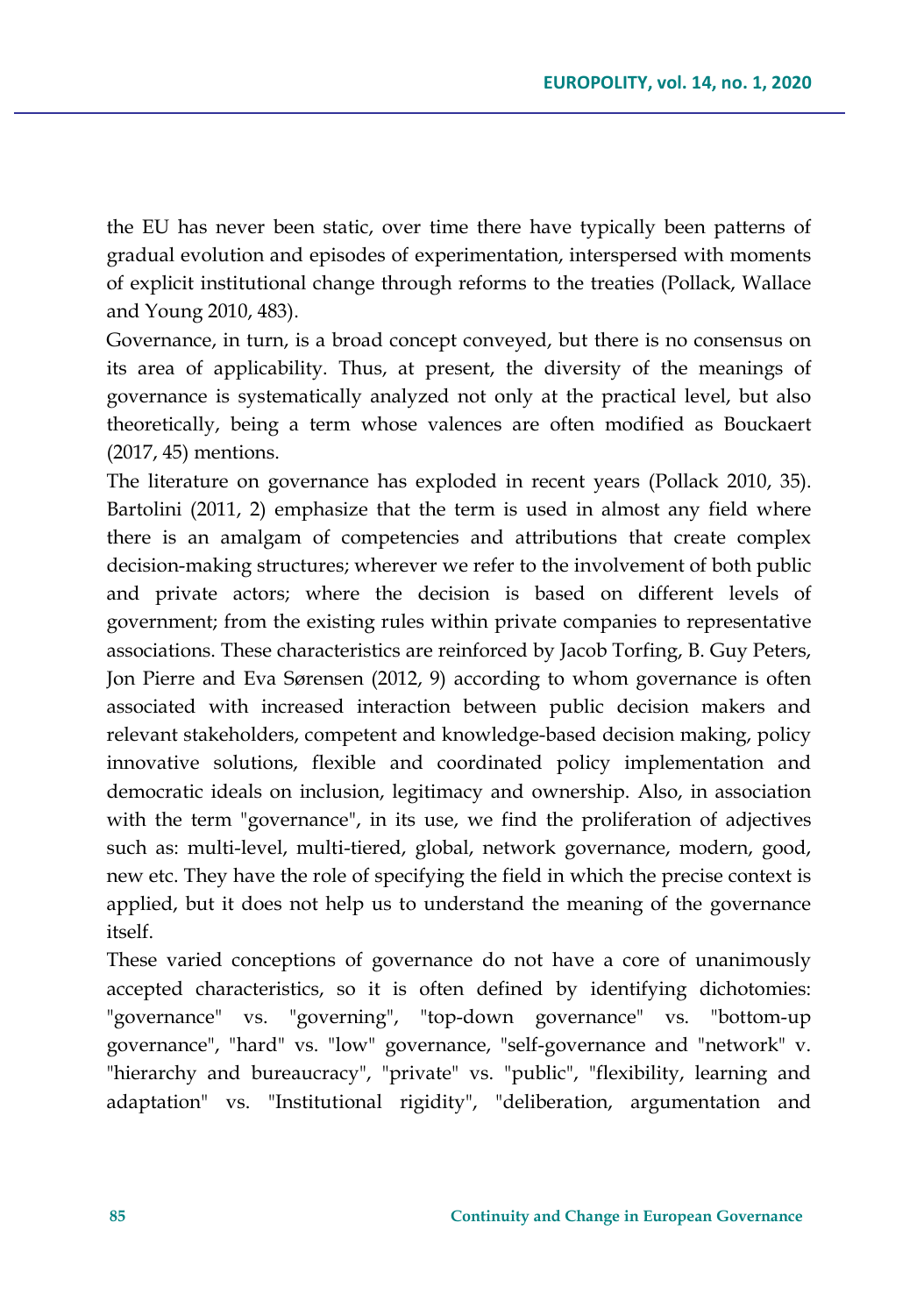voluntary acceptance" vs. "formal control and authority" (Bartolini 2011, 2). Of course, these dichotomies are not mutually exclusive and neither exhaustive. Bartolini (2011, 2) considers that "we cannot and should not use this term just because it points to a series of new developments and structures and decisionmaking processes whose importance and innovation are undeniable". Governance theory has great potential for exploring phenomena of interest to researchers and practitioners in the European Union, for internal-global political links, transnational cooperation and various forms of public-private exchange.

First, the competing ideologies have long placed excessive confidence either in the ability to solve the problems of governments facing the production of collective goods, or in the ability of markets, civil society and individuals to cooperate spontaneously in achieving the same goods. Governance practices and theory are part of the large spaces between this ideological contest, providing both a challenge for them and the analytical potential to overcome their limited descriptive capacity and cognitive ability (Bartolini 2011, 2).

Second, the use of the notion of governance covers as a generic label most of the centrifugal tendencies of power in relation to the nation-state, regardless of their orientation, towards the local level or towards the suprastatal/supranational level. Referring to this, Bartolini discusses the corrosion of the role played by central governmental institutions (parliaments, governments, bureaucrats) and central political actors (parties and party unions) and the decline of public confidence in them. The dissatisfaction of the population and an increased degree of cynicism about the relevance and effectiveness of political institutions and leaders are visible in almost all our societies, and the evolution of the EU as a new center of policy-making has led to new dimensions of these disapprovals.

The decline of citizens' trust in national governments comes as proof of their failure to meet the expectations of the population. However, citizens still have expectations about the services that the public sector and partner organizations have to offer. This dilemma has forced central decision-makers to look for alternatives to the traditional forms of governance and, since the 1990s, new forms of governance have been adopted as an essential part of the solution which also includes an increased reliance on competitive forms of market regulation.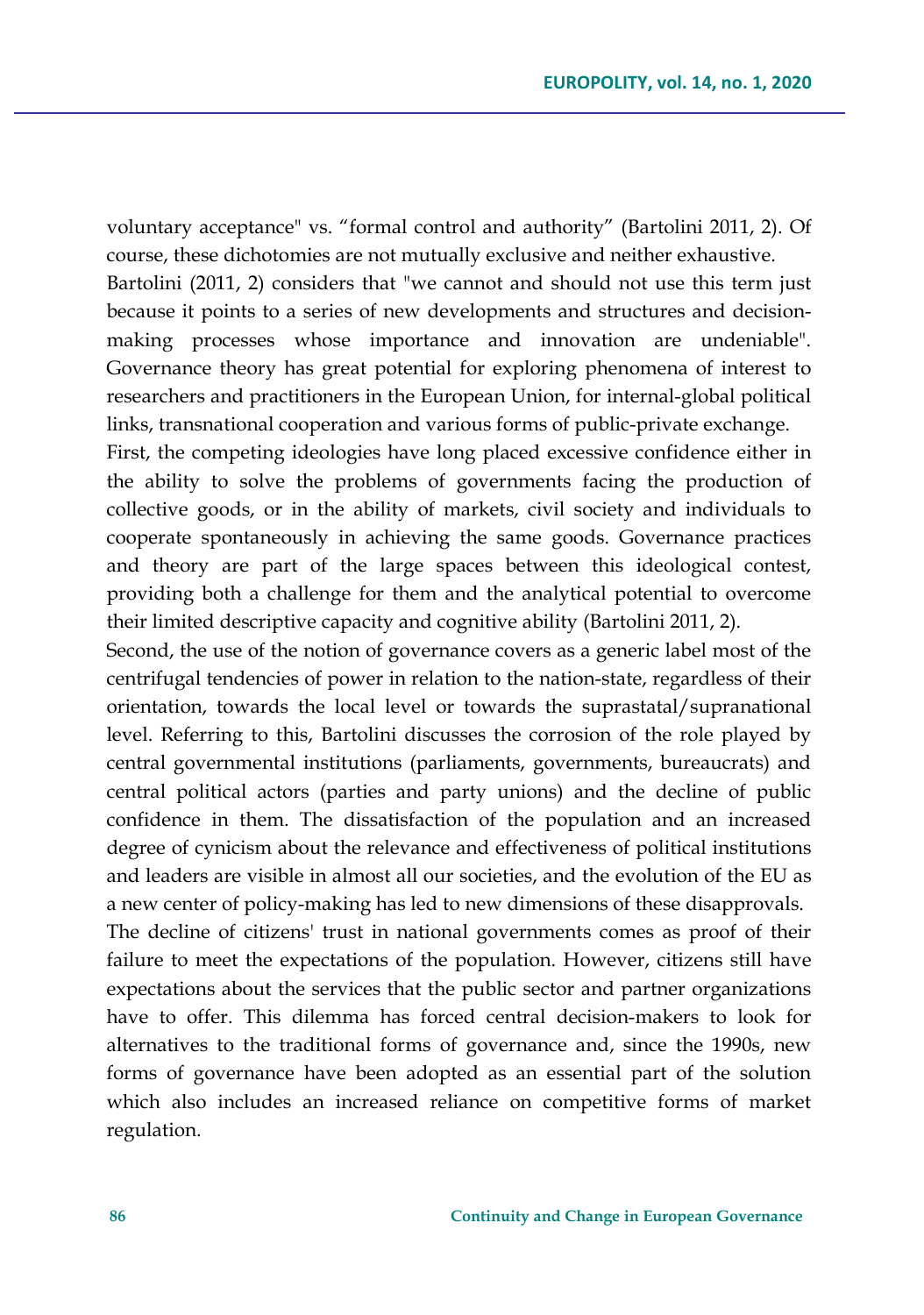Usually there is no discussion of major challenges faced by the state, but only the circumvention of the statocentric vision is emphasized and the existence of a significant number of other supra- or sub-state actors is at least as important in different decision-making contexts; therefore, it is about recognizing the existence of a different relationship with governing through the state (Ion 2013, 72). In brief, the emergence of "governance" as a phenomenon itself is related to the broad discussions on the current situation of legitimacy, which I mentioned earlier, and the efficiency of the sovereign nation-state. The incorporation of governance is thus based on criticism of what we call "*modus operandi*" of traditional forms of government (Torfing et al. 2012, 9).

Contemporary researchers tend to define governance as either "the aggregation of a collective desire that results from a diversity of interests" (politics), "a system of rules and norms that outline the actions of political and social actors" (polity), or a political coordination of economic and social relationships based on public policy instruments that involve cooperation such as: good practices, standards, certifications and benchmarking. However, the various attempts to define governance fail to truly understand its distinctiveness because it does not show what governance adds to traditional and well-established notions in the politics-polity-policy triad.

Alternatives to these definitions are found in the field of governance studies. First, the World Bank (2007) defines governance as "the process of selecting those with authority, the ability of the government to effectively manage resources and implement broad policies, and the respect of citizens and governments for the institutions that govern the interactions between them". The obvious problem with this definition is that it "betrays" the fundamental idea that governance implies a problematization of the role and nature of unicentric forms of action.

Second, Jessop (2002, 52) defines governance as "any form of coordination of interdependent social relations - ranging from simple dyadic interactions to complex social divisions of work", talking about "the heterarchy of reflexive selforganization". This definition tends to associate governance with civil society. The problem raised by this defining strategy is that it implies a certain degree of undesirable normativism as a result of the implicit assumption that governance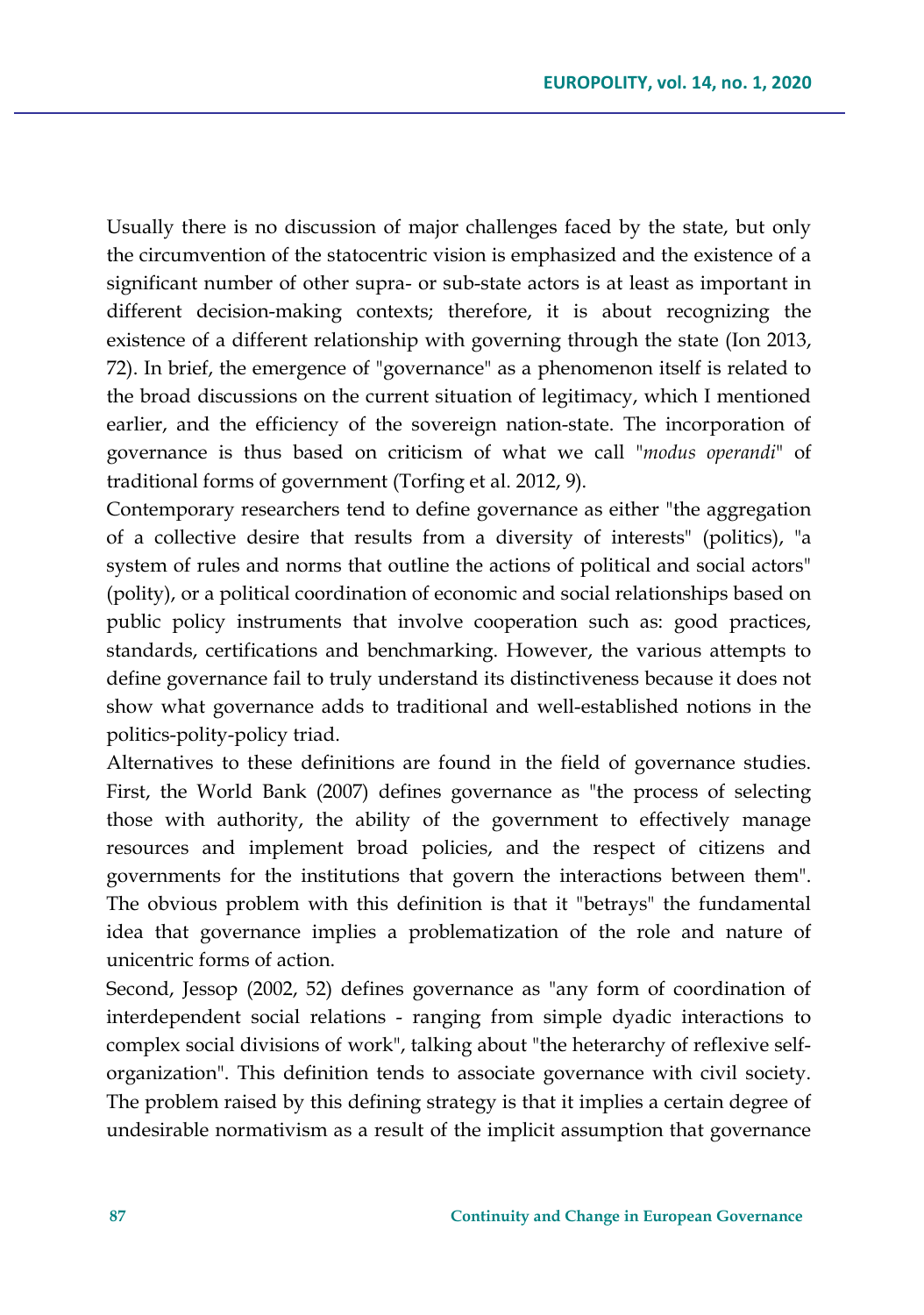is more consensual, egalitarian, trustworthy and deliberative than hierarchies and markets.

The latter characteristics are due to the reproduction of the intrinsic values of civil society. Regarding the heterarchy, important are - besides self-organization and interdependence - the foundations offered by "dialogue and resource sharing" in order to achieve common goals and to resolve the divergences that appear between the actors in different positions of power (Jessop 2002, 52).

Third, Kooiman (2003) and Klijn (2008) tend to equate governance with forms of network governance. These are defined as a hybrid of hierarchy and market or as a distinct way of governing additional hierarchies and markets. The governance referred to by Kooiman (2003, 4) is a descriptive concept applied to a system characterized by diversity (multiplication of the number and types of actors), complexity (multiplication of action levels) and dynamism (fluctuating character of the interactions between actors), system in that "knowledge and information no longer represent a monopoly for a single category of actors, which is why classical governance can no longer "legitimately and effectively" address all new challenges. Even though networks are clearly an integral part of governance, the conflict between them creates a far too narrow definition that excludes those forms of leadership, coordination and control offered by established horizontal networks.

Finally, Bevir and Rhodes (2007) tend to regard governance as a new neoliberal linguistic game that leads to different interpretations and institutionalization in different political and cultural contexts. The problem with this postfundamentalist view is that it becomes difficult to set limits to the concept of governance; governance becomes everything and thus nothing (Torfing et al. 2012, 13-14).

Existing definition strategies either define governance strictly, or leave the definition open to an unlimited number of contextual interpretations. To avoid these problems, Torfing et al. (2012, 14) proposes the definition of governance as "the process of leading society and economy through collective action and in accordance with certain common objectives". Although governance in this general sense of the term can take many different forms, it is not related to any specific institutional form of governance, be it state, market, civil society or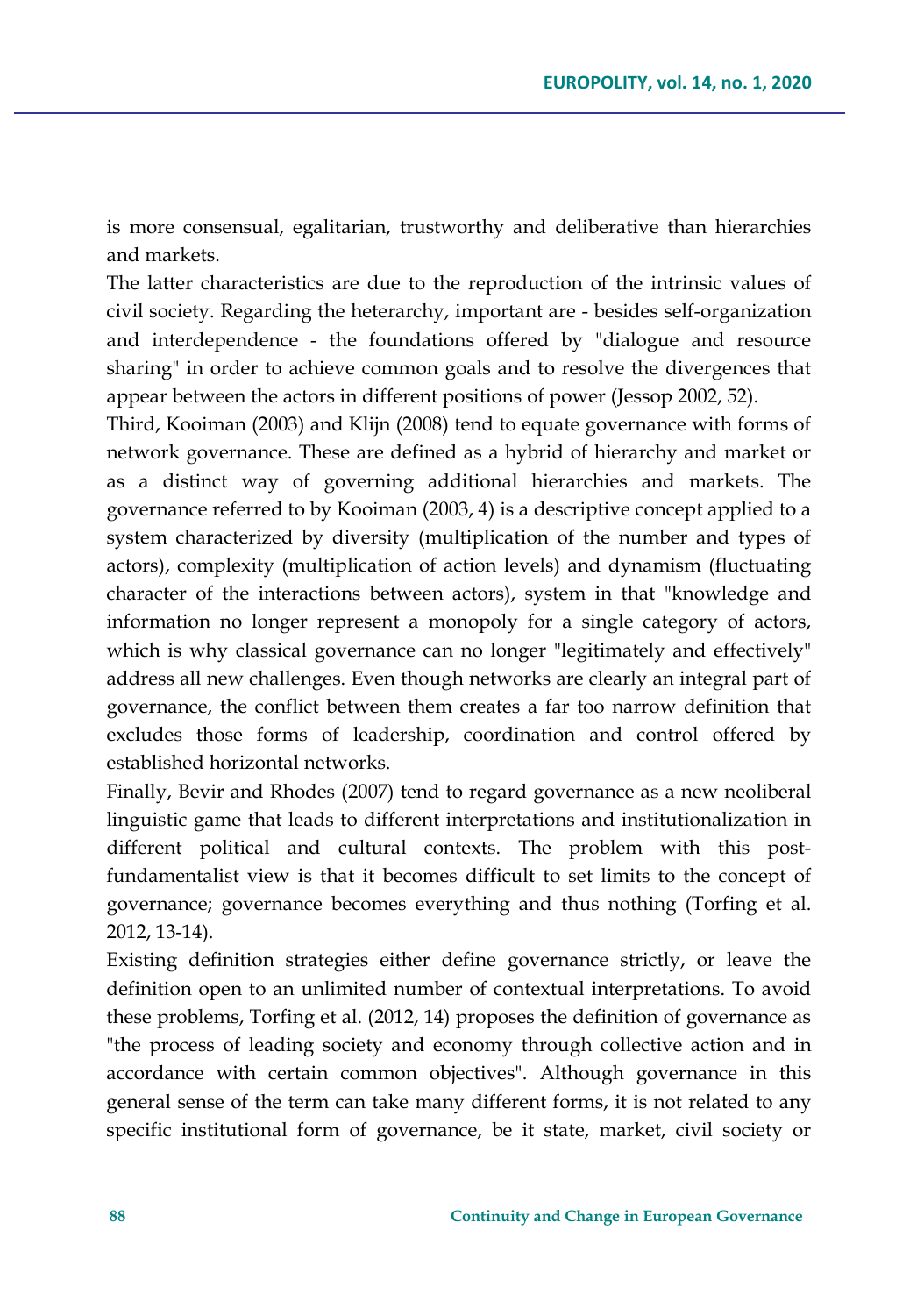network. This generic definition insists that governance is the process of governing and regulating society and the economy and that the process is based on collective action and seeks to achieve certain commonly accepted goals.

In the field of public policy making, governance has often been associated with legal and formal coordination by existing governments at different levels, but in the new and emerging reality, unilateral action is increasingly complemented and even replaced by "interactive forms of governance". "Where directing, controlling and coordinating are rather the results of more hands than the government's «steel fist»" (Torfing et al. 2012, 14). Torfing (2012, 14) considers that, in terms of public policies, governance is "the complex process by which a plurality of social actors and policies with different interests interact in order to formulate, promote and achieve common goals by mobilizing, exchanging and launching ideas, rules and resources".

This definition highlights three important features of interactive governance, as Torfing calls it. First, it refers to a complex process rather than more or less unitary or a set of formal structures and institutions connected in a single framework.

Second, the process is driven by a collective ambition to define and achieve common goals in the presence of divergent interests and preferences (Torfing et al. 2012, 14). In private markets, economic actors aim to make a profit, while in governance, social and political actors aim to define and achieve common goals that will in turn produce public value - despite the fact that they can have (and most of the time) have different and often conflicting interests, desires and beliefs. The resulting interdependence forces public and private actors to interact in order to identify common solutions that solve emerging problems and explores new opportunities, thus contributing to some extent to the supply of the interests of different stakeholders.

Thirdly, the process is decentralized in the sense that the common objectives are formulated and acquired through interactions negotiated in a plurality of actors from the state, the economy and civil society. Therefore, even though governments often play a crucial role as facilitators and leaders of the interaction in the process of public policy making, there is no privileged center in this process, only a number of competitive and arena actors, each with its important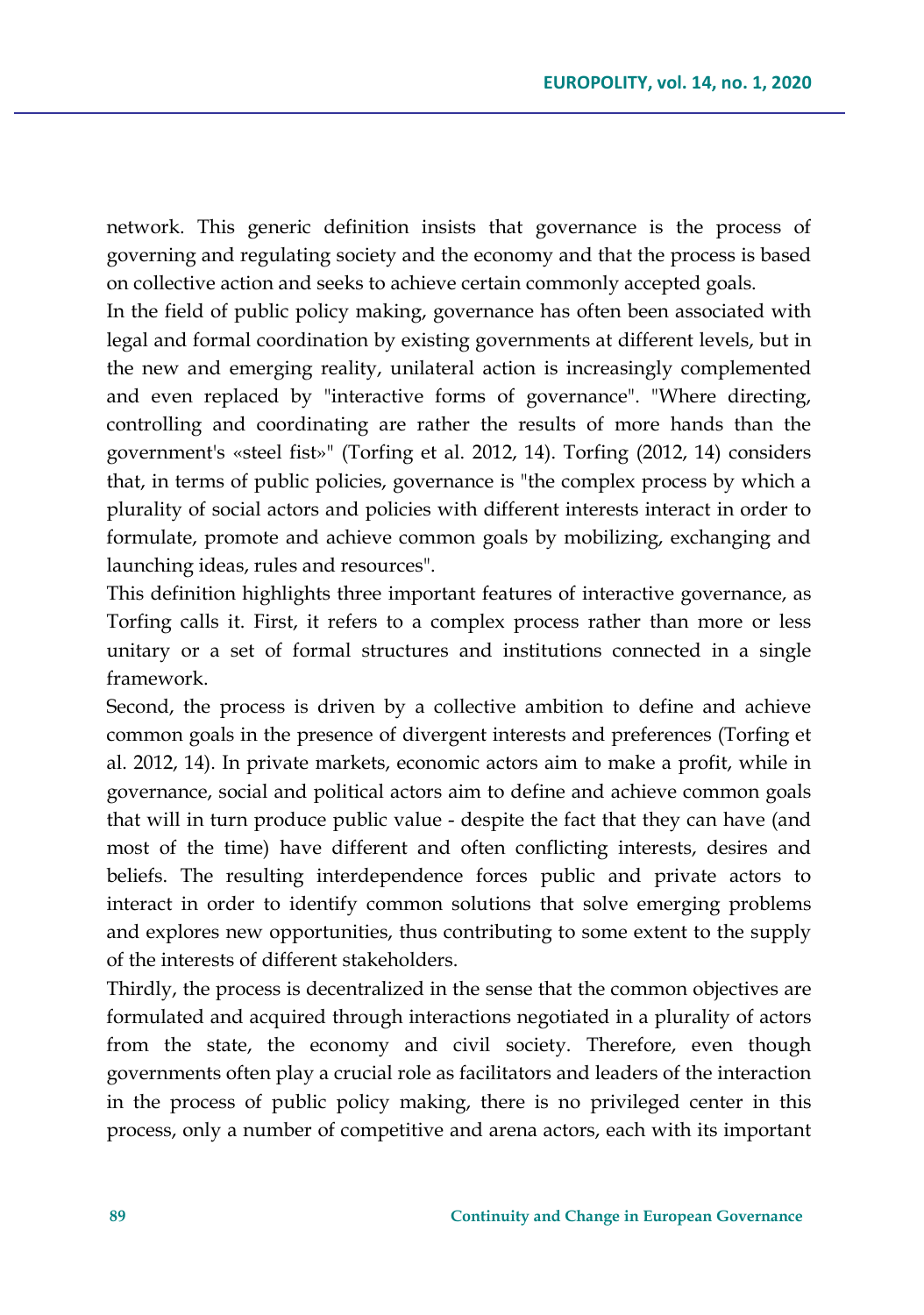contribution: resources, experience, ideas (Torfing et al. 2012, 15). From this perspective, civil society and the market are not an external environment for the operation of the government, but are subsystems populated with groups, associations and organizations that are actively involved in formulating and achieving common goals.

As we can see from the information gathered so far, there are many possibilities to analyze governance within the different branches of the political and administrative sciences, but the term is used in other disciplines and subdisciplines as well.

#### 2.2. EU governance

The debate on the idea of European governance within the EU came in the extremely dynamic context of the turn of the century, when some European decision-makers wanted to change the European institutional scaffold so that it was in line with new developments and political and sectorial challenges (Ion 2013, 95).

For the European Commission, the discussion on governance was to be primarily concerned with how "the Union uses the powers provided to it by citizens" or with existing solutions in order to increase the transparency of the policy-making process, through the involvement in this mechanism of as many elements of civil society as possible (European Commission 2001, 3). The objectives were to ensure that democratic institutions and citizens' representatives, both at national and European level, try to connect Europe with its citizens. This was the "initial condition for more effective and relevant policies" (European Commission 2001, 3). The Commission identified the need for reform of European governance as one of the four strategic objectives adopted at the beginning of 2000.

The political developments since then have highlighted that "The Union faces a double challenge: it is not just urgent measures to adapt governance under existing treaties, but also for a broader debate on Europe's future" from the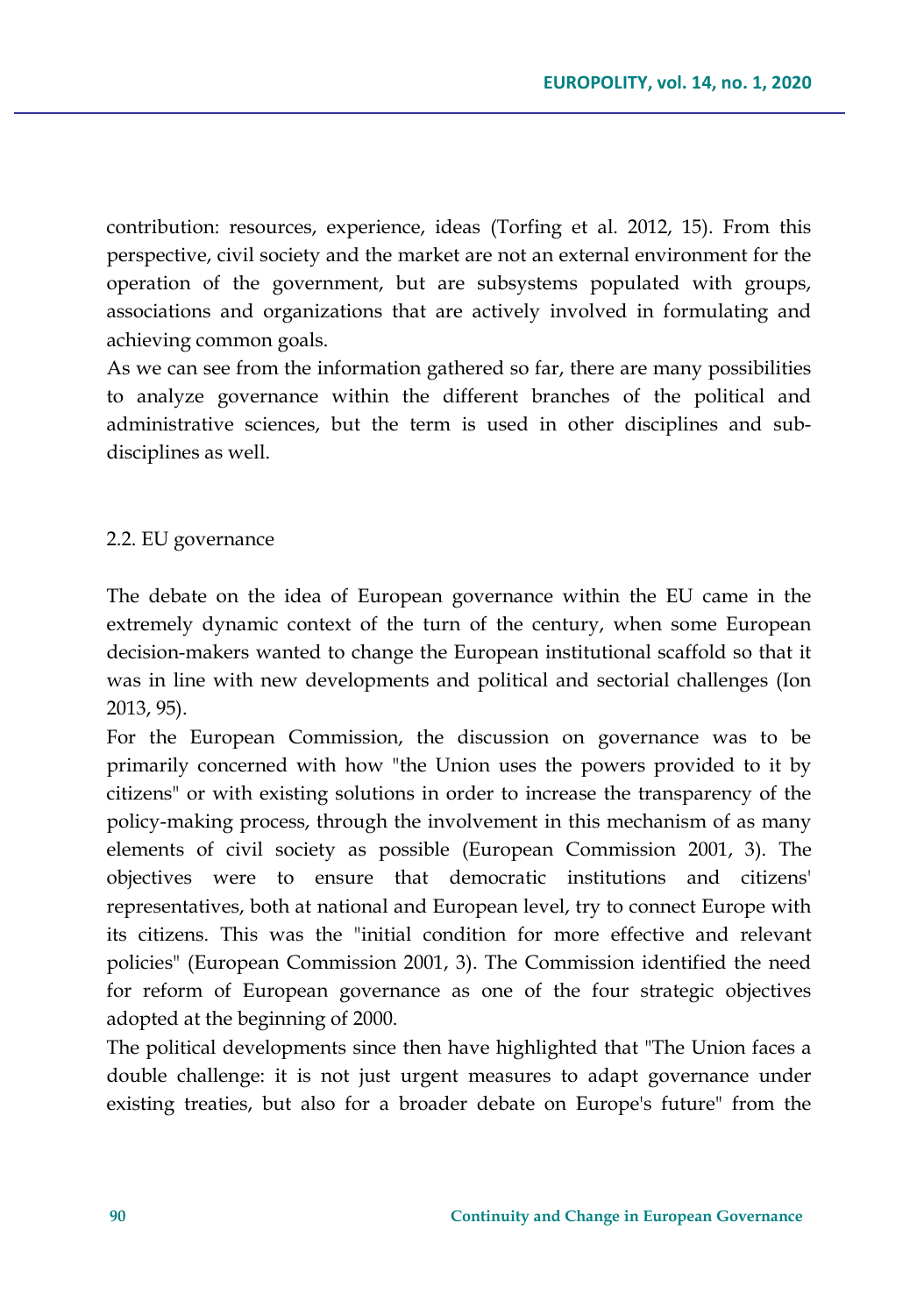perspective of the upcoming intergovernmental conference to be held (European Commission 2001, 3).

This was underlined because the EU had to begin to adapt its institutions and to establish greater coherence in its policies so that it would be easier to identify what it does and what it represents. It was considered that a more coherent Union would be stronger regionally and a better leader in the world. At the same time, the enlargement of the EU was being discussed, which attracted measures in order to meet the challenge posed by it.

In this context, the proposals presented by the European Commission in the White Paper of European Governance regarding the achievement of the above mentioned objective were aimed at:

- 1. Increased citizen participation in the process of public policy making and greater EU openness to citizens;
- 2. Better policies, regulations and outcomes (increasing the quality of policy implementation);
- 3. Global governance;

4. Redefining the role of institutions (European Commission 2001, 4-6). The Commission document also discussed the principles of good governance:

- a) the opening of the European institutions (as processes, but also as information and language) to the other actors: Member States, citizens, the aim being to increase the confidence in the European institutions;
- b) the participation of as many types of actors as possible in the process of implementing "quality, relevant and efficient" policies; Member States are considered the main administrative level charged with increasing involvement. The aim was to trust the resulting policies, in the idea of respecting them;
- c) the responsibility better defined for all the actors involved in the decision-making process, regardless of the administrative level at which they are located or the type of influence held by the decision-makers and participants;
- d) the efficiency of the policies, ensured by the consistency of the results with the existing need, as well as by their timely delivery. The idea of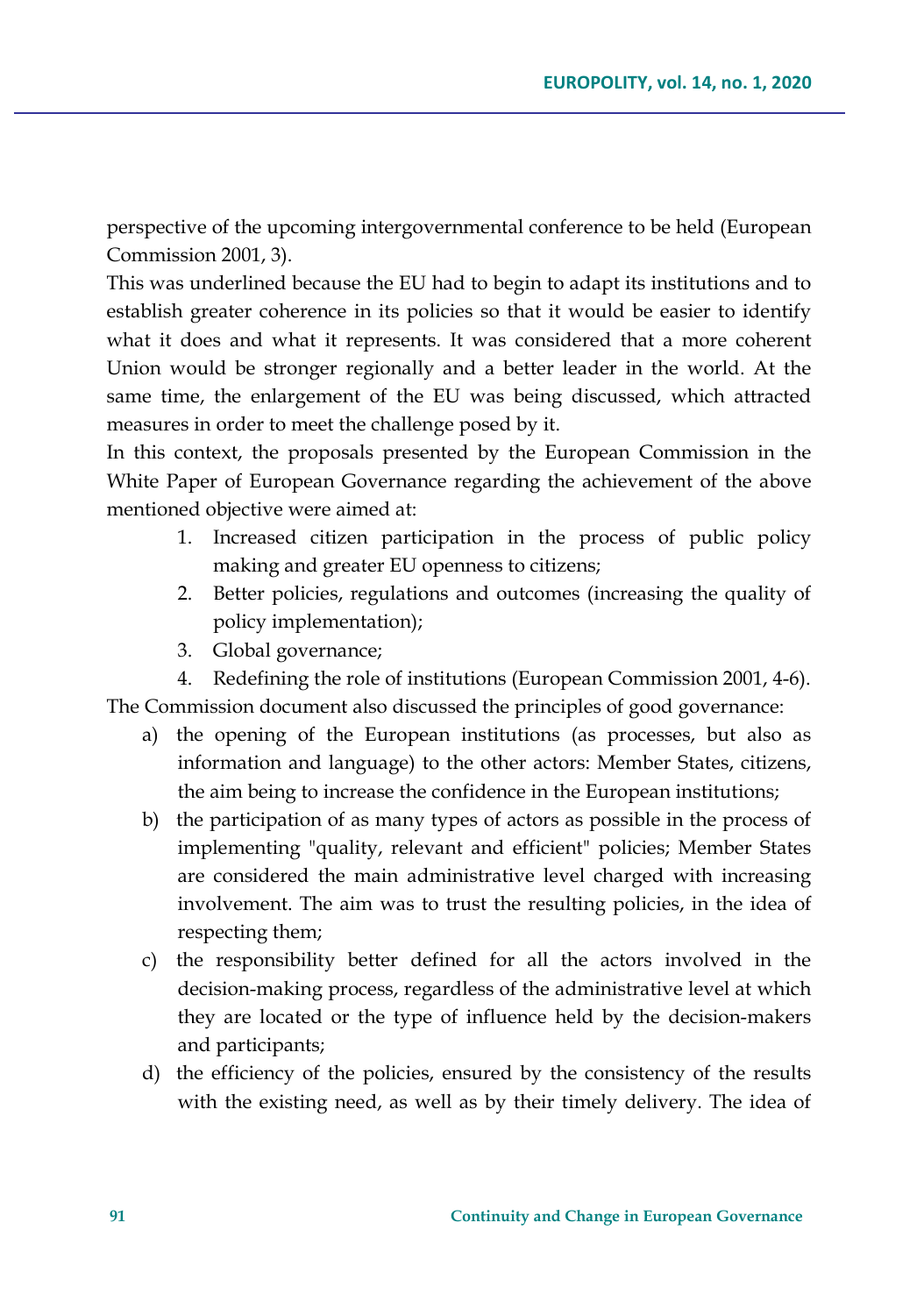proportionality (of the measures taken) and subsidiarity<sup>1</sup> (with reference to the level of intervention) was extremely important;

e) policy coherence, which was intended to take into account the diversified and dynamic context of their implementation (European Commission 2001, 10).

Summarizing the ideas set out above, for the European Commission, governance designates rules, procedures and behaviours that influence how powers are exercised at European level, especially in terms of openness [of European institutions to other actors], participation of [actors], responsibility [of actors], effectiveness and consistency [of policies] (European Commission 2001, 8).

Therefore, according to official EU documents, the debate on European governance took into account "all the rules, procedures and practices that affect how powers are exercised within the EU", the new modes of governance that the Union wants (as OMC<sup>2</sup> type) being quadruple oriented towards: i. the proximity to the citizens (combating the problem of the democratic deficit), ii. increasing efficiency (through better public policies and by associating several categories of stakeholders, especially citizens) in the decision-making process, iii. strengthening democracy in Europe (by increasing the quality of the European legislative act, especially in terms of simplicity and efficiency) and iv. strengthening the legitimacy of the institutions (by engaging in the debate on world governance and by helping to improve the functioning of international institutions (Ion 2013, 97).

The White Paper might in fact be interpreted as a statement of intent by the Commission that "wants to be evaluated on standards different from those applicable to the governments of its Member States" but Schimitter is sceptical about the legitimacy of these standards (referring to proposals for increasing the transparency of the decision-making act and to the principles of good governance) and to the possibility of putting them into practice (Schmitter 2006, 161).

Ion (2013, 96) considers that the document has long been a declaration of intent and would probably have remained at this stage if the Lisbon Treaty had not entered into force, thus resolving some of the wishes contained in the Paper. The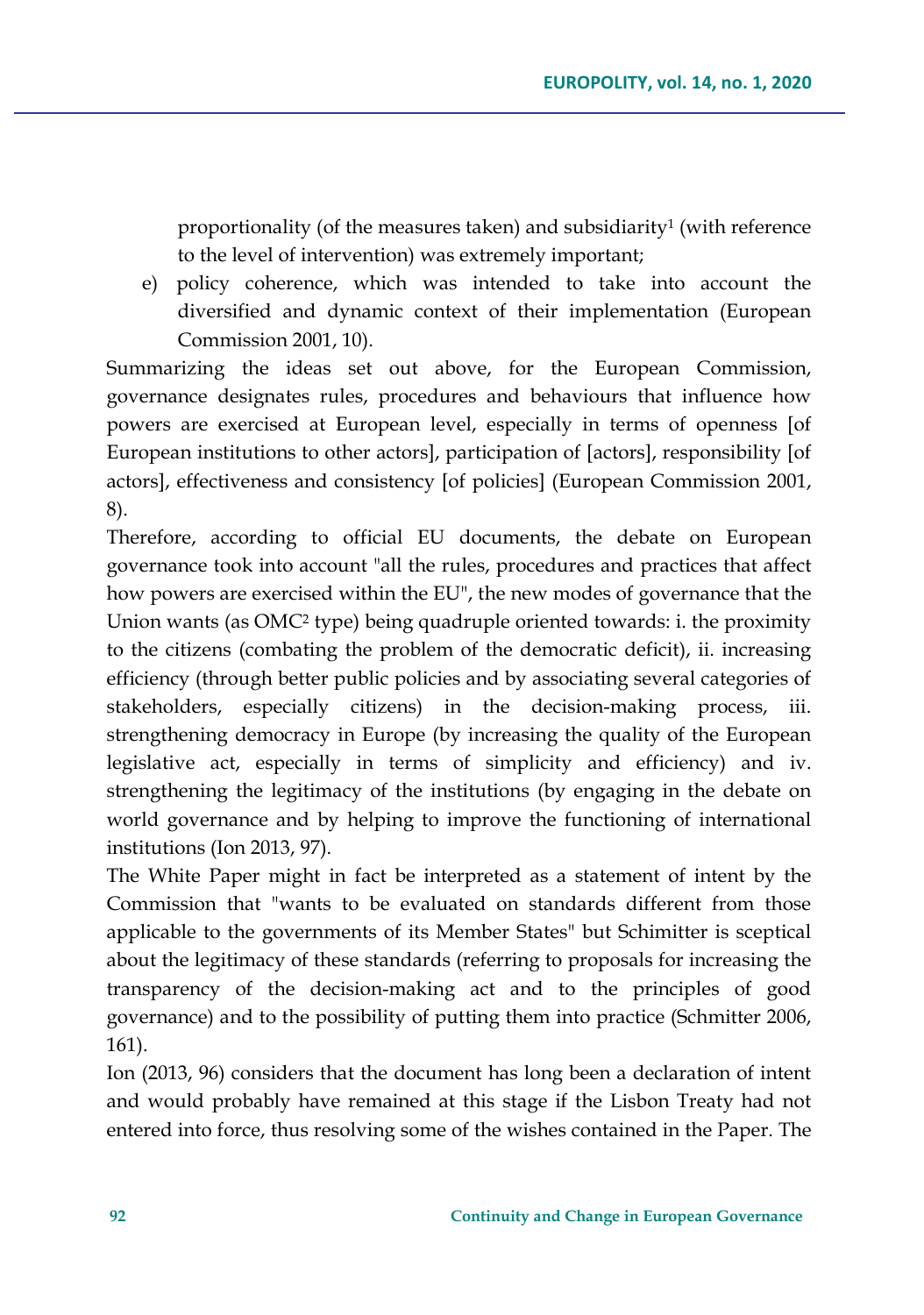author gives the example of the Community method, which, according to the Commission, represents the standard for ensuring the legitimacy and efficiency of decision-making, by "filtering" at two levels the interests of the parties involved, which is why it was proposed to connect it to the needs of a Union that was constantly developing because it offered equal attributes to the two coworkers, as well as the possibility of "allowing the Commission to assume full executive responsibility"; this aspect was also related to the problems regarding the unclear distribution of competences between the supranational and national levels (European Commission 2001, 34-35). In general, the feedback to the White Paper was written in a sceptical note, whether it came from other European institutions (in response to the Paper, the European Parliament considers that "the core of democracy is represented by the EP and the national parliaments, not by the civil society groups" (Eising 2007, 209) or from specialists (Ion 2013, 97).

Despite its innovative character, at least at the programmatic level, the Paper praised for building the image of a "confident commission in its own strengths, but modest, capable of playing a complex and caring role in different modes of governance" - has been criticized by analysts or by European decision-makers, especially in matters of informal governance (Wincott 2003, 236).

Ion (2013, 97) points out that the low impact that this White Paper had from the beginning was also caused by a seemingly minor detail, but which many researchers consider relevant: the publication of the document in July, during which time neither the other European decision-makers nor the media paid attention to it; moreover, the notion of governance was not clear to many, considering that "this word does not exist in several languages" (Phinnemore and McGowan 2005, 233). Ion augments that the definition of governance, as it appears in the document, does not provide any clarification on it, being rather a description of good manners that those involved in public policy making should know and practice it in order to not be deemed "ill-mannered" (Ion 2013, 97).

The document is often charged also because it hides a decision-making reality, however, characterized by poor involvement of non-state actors or, in the contexts where this involvement was encouraged by the Commission, by restricted access to either the specialist segment or actors who possess enough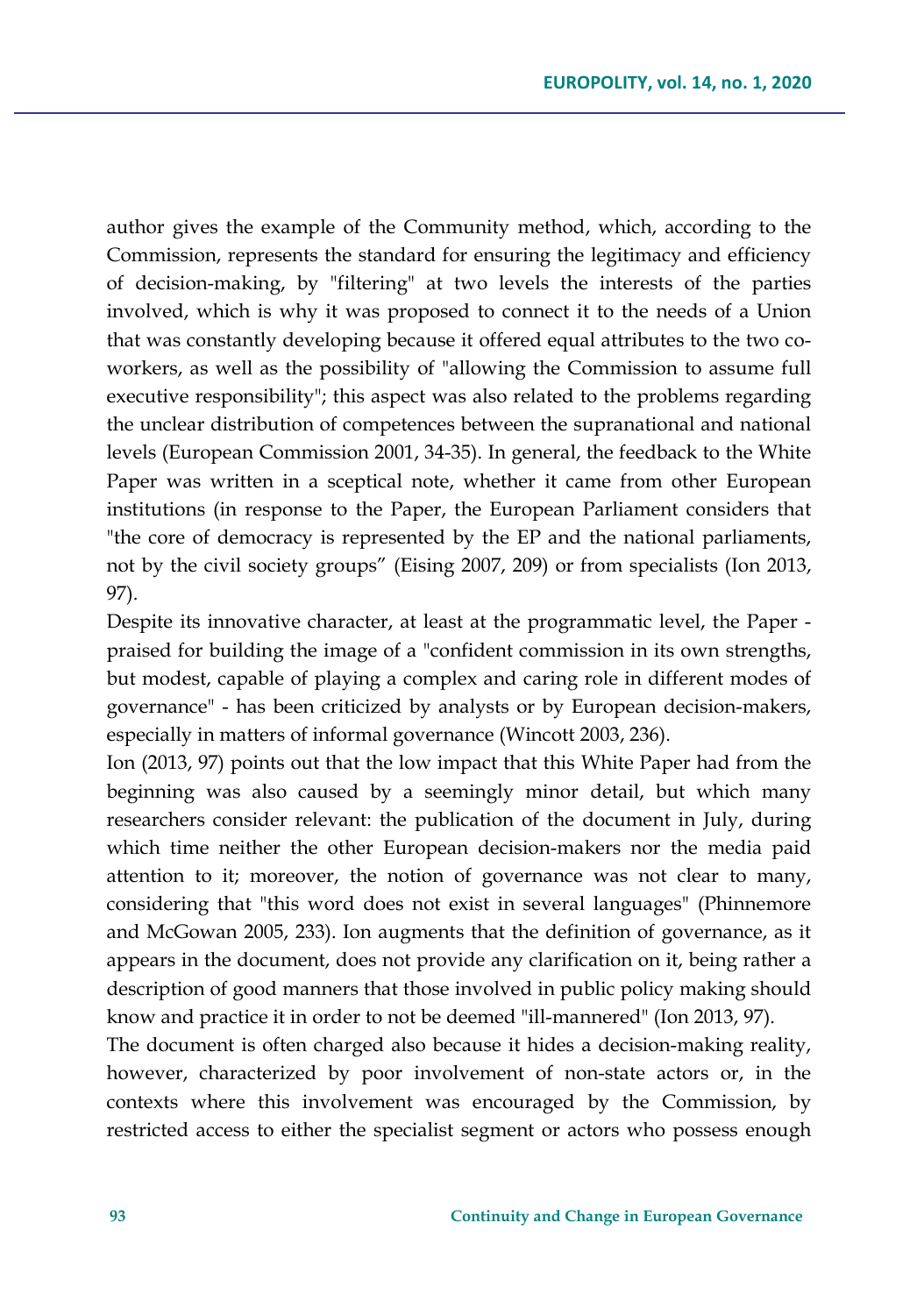resources to remain competitive and decisively influential (Ion 2013, 98). Thus, we discuss a difficulty of "political nature and regarding the role attributed to the democratic mechanisms of deliberation in advanced democracies and their relation with representative institutions" (Giorgi 2006, 30-31). The fact that after 2001 the Commission did not insist on the idea of governance, led Jordan and Schout to consider that it "does not really want to move too far from the status quo", recalling a new characterization of the governance made by the Commission in a 2002 document, a concept seen this time as a "silent revolution" of the community method (Jordan and Schout 2006, 34).

To conclude this section and comparing its content with the observations presented above, it is noted that the official discourse of the European Commission and the theoretical analyses of governance have enough points in common (for example, the need to involve other categories of actors in the decision-making process in order to increase legitimacy. and its efficiency, etc.), but it is rather difficult to delve into a political document such as the Commission's.

### **3. THE LISBON REFORM**

The innovations in institutional matters included in the Lisbon Treaty are, most likely, the most important reform of the institutional architecture since the creation of the Communities. It represents the EU's response to a dual challenge and necessity: on the one hand, the further democratization of the European decision-making system, strengthening its participatory character and transparency; on the other hand, adapting the institutional system designed for six Member States to the increasing number of Member States, while guaranteeing an effective Union under these conditions.

The Laeken Declaration also decided that the entire institutional pillar should be reconsidered in order to achieve a more democratic, transparent and efficient Union. Aldecoa-Luzarrága and Guinea Llorente (2011, 158) underline that the first objective of the Convention was to combat the so-called democratic deficit in order to bring the institutions closer to the citizens and to improve their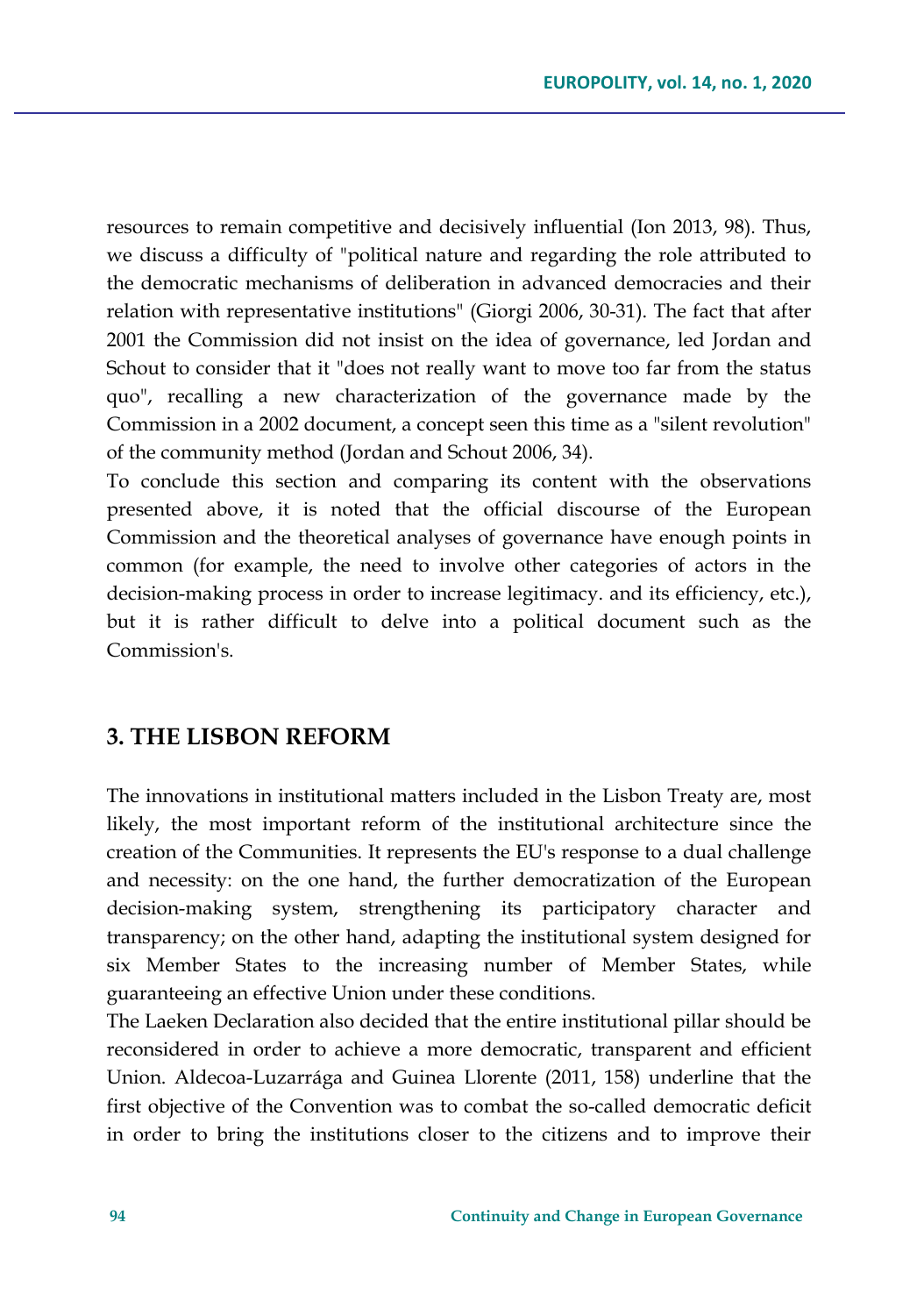transparency. As regards the second objective, the aim was to make the EU more efficient, with the awareness that in an EU with 25-27 member states, its success depended on the decision-making capacity. That is why it was essential to strengthen political leadership, to build institutions capable of properly defining strategic objectives and translating them into concrete actions.

It should be noted that in the European treaties prior to the reform process concluded in the Lisbon Treaty, there is no similar provision that explains the rules of the game of the European political system. However, with the introduction of Title II, we see the reconsideration of the role of citizens in the EU. Thus, as mentioned by Aldecoa-Luzarrága and Guinea Llorente (2011: 113), on the one hand they are considered subjects of law in front of European public power, and on the other hand, they are political actors, legitimizing public power at European level, power which in turn is exercised on their behalf and with their participation.

Therefore, the EU and its Member States undertake to respect the principle of democracy as provided in art. 2 and 9-12 of the TEU. By this we mean both representative democracy and participatory democracy.

3.1. Strengthening the democratic procedures of citizen participation in the EU policy-making

Regarding representative democracy, Bărbulescu (2015, 514) observes a progressive democratization of the EU, especially after, since the 1970s, the members of the European Parliament are elected by universal suffrage. Also, referring to the EU as a representative democracy, he mentions that the citizens of the Member States, in their European apartness, are, on the one hand, directly represented in the European Parliament through elections organized every five years by universal suffrage and, on the other hand, indirectly represented by the European Council, at the level of heads of state or government, but also of the Council, at the level of ministers and members of the government of each state. When we talk about participatory democracy, a novelty referred to in Article 11 is the possibility for citizens to submit a legislative proposal to the Commission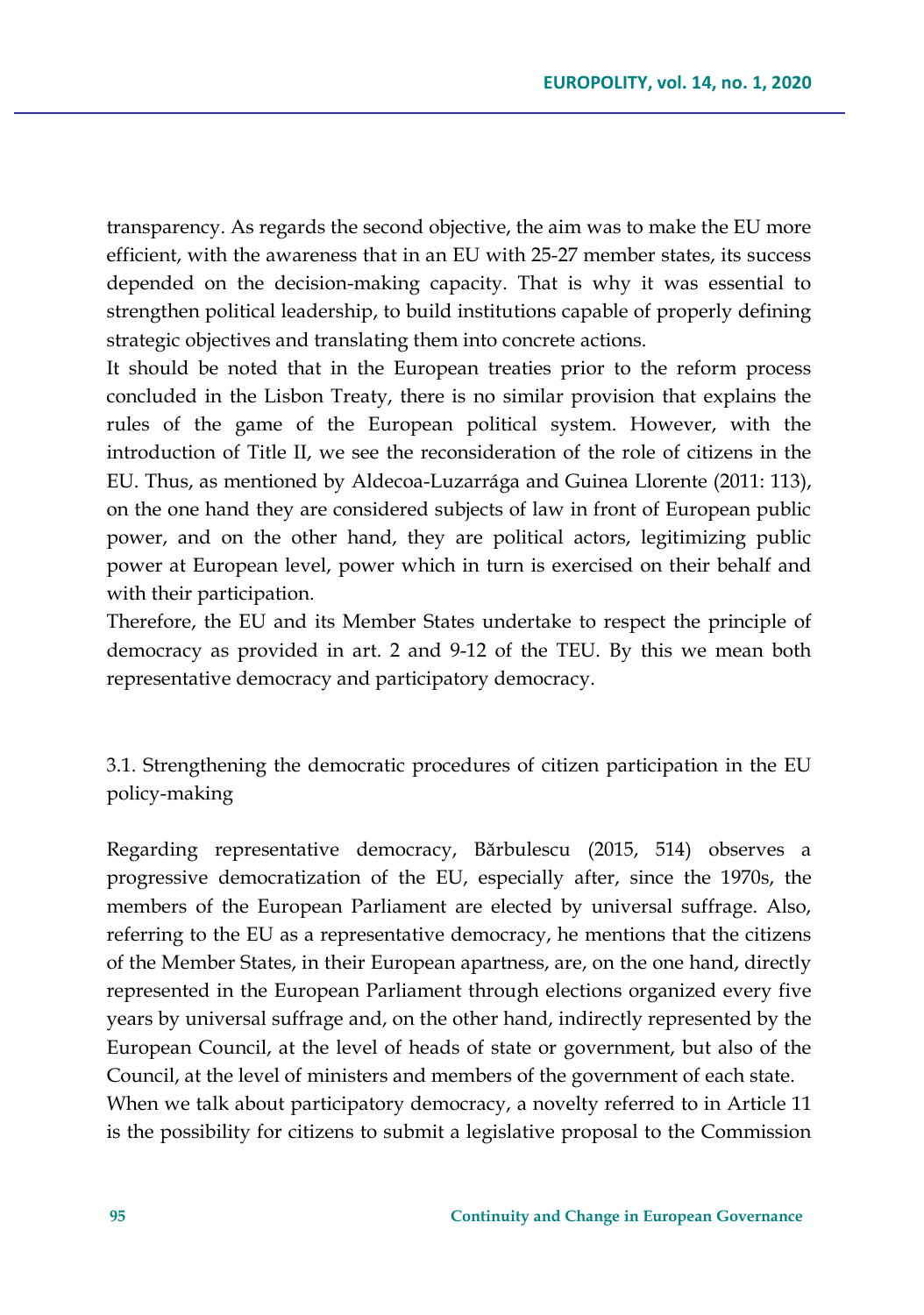through the popular initiative of at least one million citizens from several Member States. The introduction of this mechanism of direct democracy is very interesting, its procedures being further developed based on art. 24 of the TFEU by adopting the Regulation of the European Parliament and of the Council no. 211/2011 on the citizens' initiative detailing the conditions under which this right of European citizens can be exercised. It should be noted that, compared to the citizens' legislative initiative under the national constitutional law of the Member States, the legal effect of the initiative is only to invite the institution with the legislative initiative right to submit a proposal.

The introduction in the treaties of the provision regarding participatory democracy constitutes the practices already existing in European governance. Constitutionalization has, in Aldecoa-Luzarrága and Guinea Llorente's view (2011, 116) no doubt of fundamental importance, because it gives legal certainty at the highest level: consultation and citizen participation in decision-making are no longer dependent on the goodwill of the European institutions, but is becoming a cornerstone of European policy.

Participatory democracy in the EU therefore offers citizens and representative associations the opportunity to express themselves in relation to EU actions. It also stipulates the obligation of institutions to maintain dialogue with civil society and, in particular, that of the Commission to conduct such consultations.

Referring to the White Paper on Governance, Aldecoa-Luzarrága and Guinea Llorente (2011, 115) say that participatory democracy is already a reality of European policy and applicable in many of its member states. However, there are two novelties: on one hand, its explanation as a defining principle of the system and, on the other hand, its constitutionalization. All this makes it a *sine qua non* condition of a quality EU democracy.

When we talk about European democracy, we often talk about its inadequacies, associating it with the democratic deficit. This is a concept used mainly to emphasize that the European Union is inaccessible to the average citizen and that this is mainly due to the cumbersome, slow and complex operating mode. Therefore, says Barbulescu (2015, 515), the perception is that of an institutional system dominated by an institution that has both legislative and executive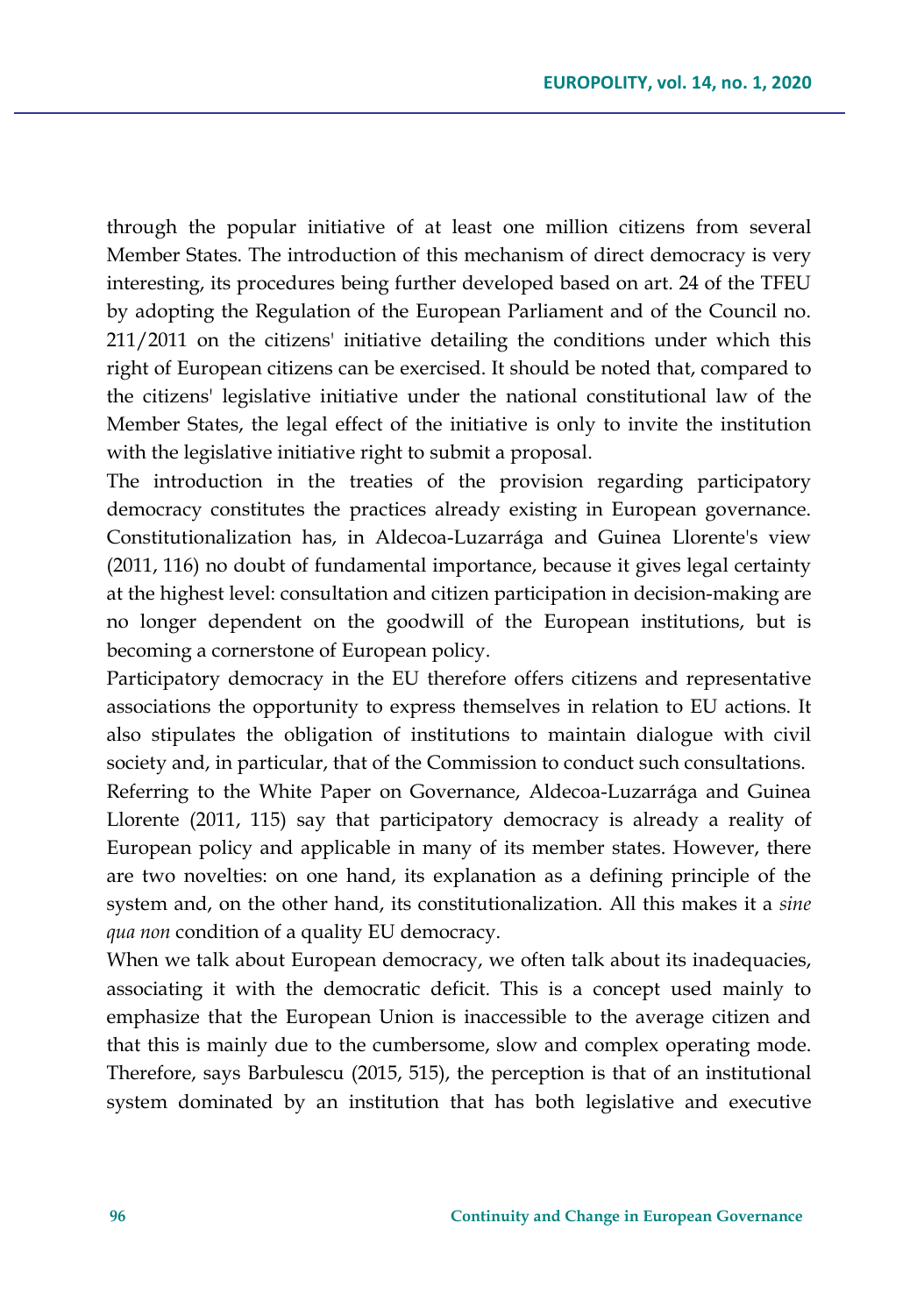powers (EU Council) and another institution that is rather bureaucratic and without democratic legitimacy (the European Commission).

The issue of democratic legitimacy has been raised at every stage of the process of European integration, the general tendency being to permanently increase European democracy and democratization. Referring to this, Bărbulescu (2015, 515) mentions that the more the democratic deficit was called, the steps taken were noted and more democracy was required. That is why the author called this process "the democratization of European democracy".

Title II - represented by the EU's democratic principles, defines the rules of democratic functioning and, therefore, legitimizes the European political system in front of the European citizen. These rules of play are rather explicit, reaffirming principles that have been progressively strengthened as the EU evolves. The two principles, explicit in relation to the previous treaties, reflect, on the one hand, the legitimacy that the system gives the participation of the European Parliament as a direct representative of the citizens and, on the other, the legitimation of European governance through the participation of civil society. Thus, the European democracy defined by the Treaty of Lisbon is an advanced democracy that complements traditional - representative - democracy with the principle of civil society participation, increasingly accepted in Western democracies as an indispensable complement to democratic functioning.

3.2. Strengthening the role of National Parliaments that become known as "guardians of national competences"

From the point of view of the institutional system, the most important political novelty, as a result of the constitutional process, is the incorporation of national parliaments in making joint decisions. In this way, National Parliaments become responsible for controlling the exercise of European powers, being also empowered to watch over their transfer. This is an extraordinary novelty, even if we think that, until then, the role of national parliaments in the EU has been practically non-existent, as stated by Aldecoa-Luzarrága and Guinea Llorente (2011, 117).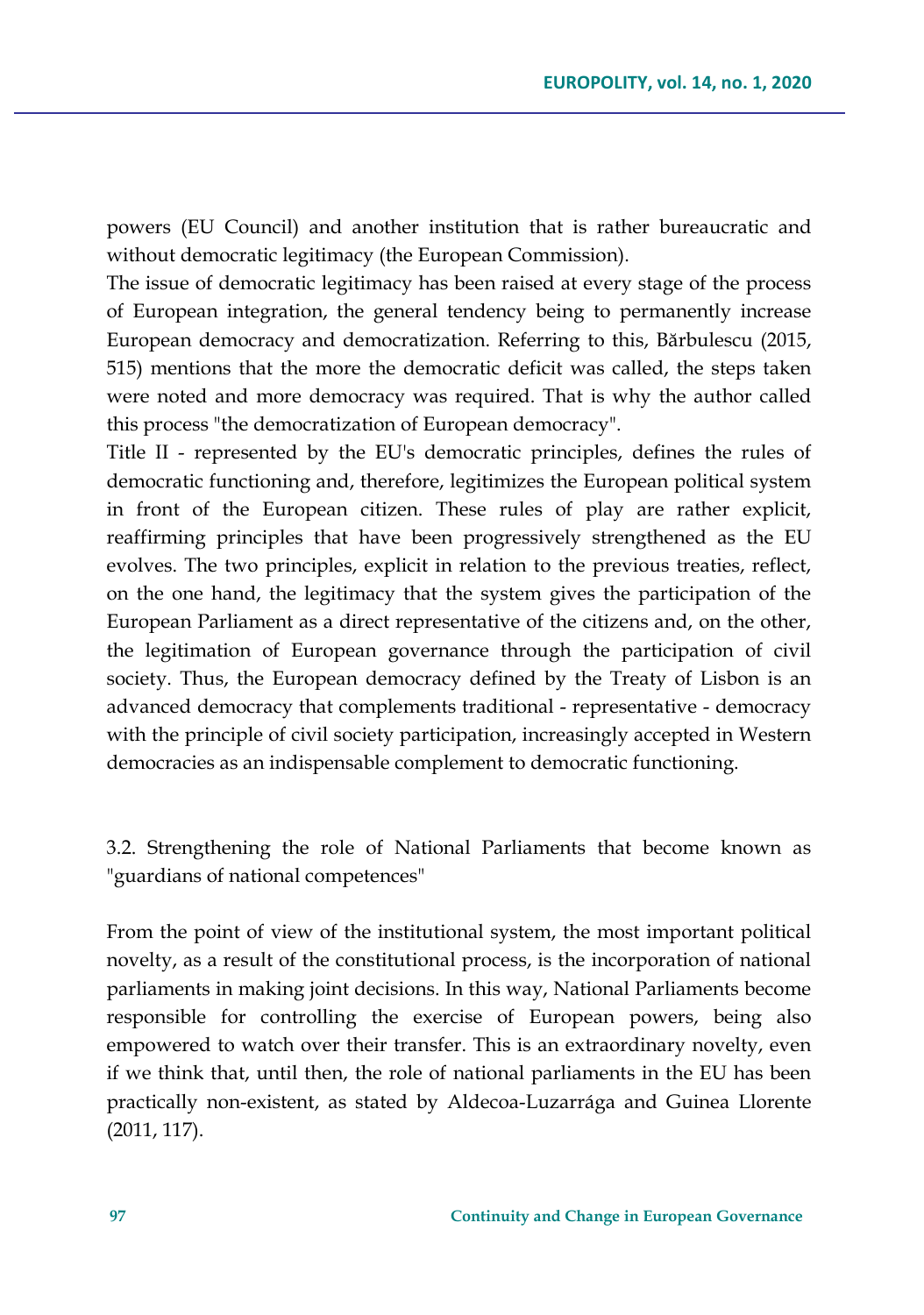But how does this novelty strengthen European governance and what is its connection with the citizens of the Member States in their European otherness as we mentioned earlier? The role of national parliaments appears to be important when we discuss in the same spectrum the term of "legitimacy" mentioned above. For Lindseth (2017, 37) legitimacy is a protective concept in law and politics. In general terms, legitimacy refers to the way in which social and political actors have to deal with a system of government worthy of their acceptance, loyalty and respect. In this way, legitimacy can offer a degree of stability and sustainability to the forms of organization and social leadership. But how actors actually experience a system can change not only in social or political context, but also in time.

The issue of legitimacy at EU level has been and is still being addressed quite often. In the debates on the legitimacy of the EU, Ion (2013, 192) mentions that two sets of responses have been quite well defined: some that insist on the importance of input legitimacy and others for which the legitimacy of the outputs is very significant in this equation. The author refers to the opinion of Benz and Papadopoulos (2006) who considers that necessarily the input legitimacy of the governance process of public policy implementation is not at all negligible if we look at the considerable output legitimacy (efficiency) that otherwise would not have existed (Ion 2014, 192).

As regards the inputs into this political system, national parliaments find an important place by increasing their role with the Lisbon Treaty. Lindseth (2017, 43) believe that once we look at NPs as instruments of legitimacy in EU policymaking, we begin to appreciate how NPs have proven to be both 'resilient' and 'resigned' in the process of European integration.

On one side, can be argue that NPs have been resigned in the face of functional demands for delegation and autonomy in EU affairs. On the other side, despite this inevitable degree of resignation, NPs have lately also proven to be quite resilient, indeed assertive, in providing mediated legitimacy to EU governance says Lindseth (2017, 43).

In Lindseth (2017, 43) opinion, the expansion of supranational regulatory power has demanded some degree of mediated legitimacy through national parliamentary scrutiny, even as national executive oversight has remained the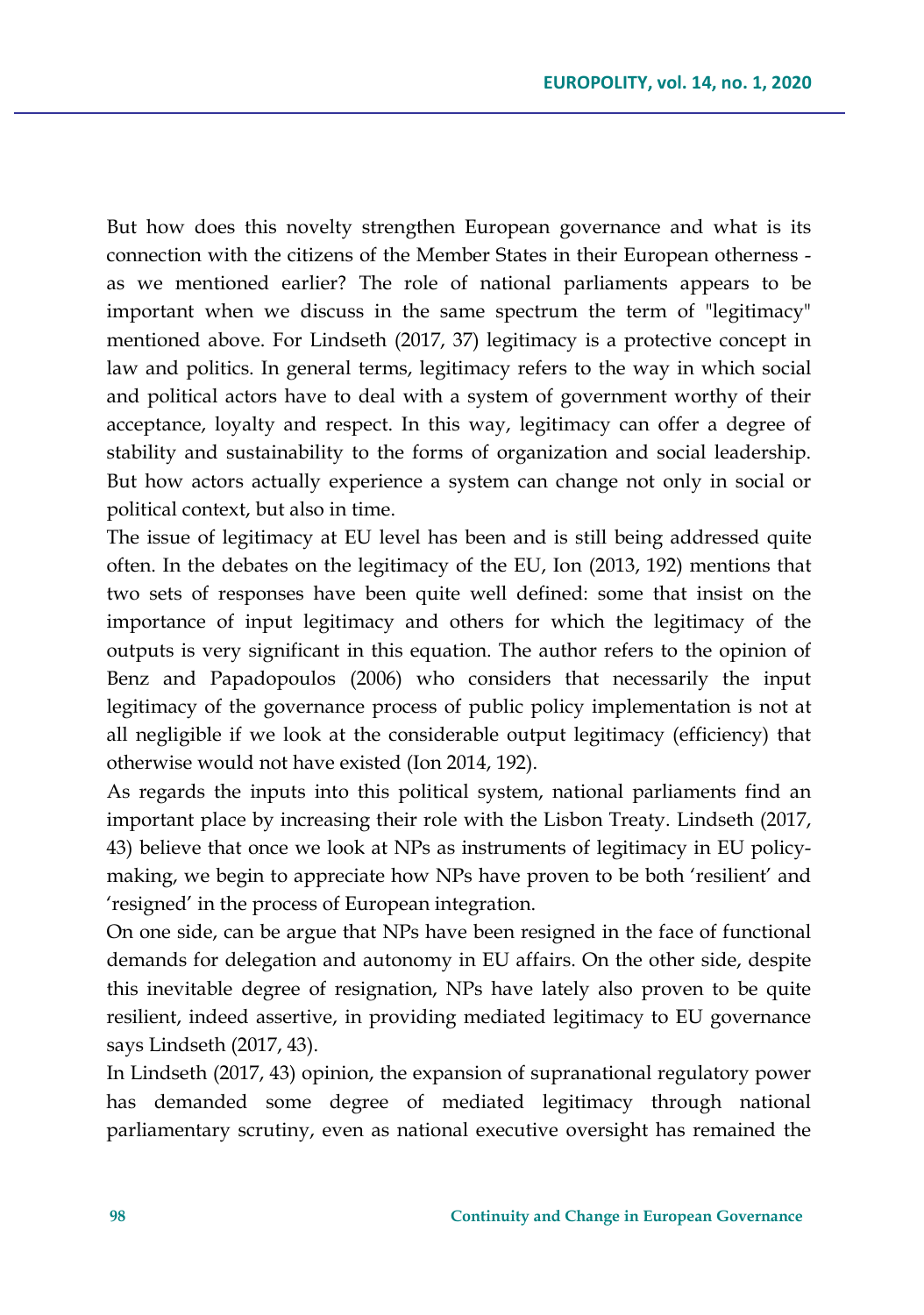predominant source of legitimation. The most important novelty remains the participation of national parliaments in the procedure of political control of subsidiarity: Early Warning Mechanism (EWM). The introduction of the EWM by the Lisbon Treaty (Protocol no. 2 on the application of the principles of subsidiarity and proportionality) was significant insofar as it gave national parliaments a central role in watching over compliance of proposed legislation with the principle of subsidiarity. In the EWM, each national parliament may – within eight weeks of transmission of the proposal –issue a reasoned opinion, setting out why the national parliament (or chamber thereof) considers a proposal as violating subsidiarity (Matei and Dumitru 2020, 3).

According to this procedure, if one third of the national parliaments argue that the legislative proposal presented by the Commission is not sufficiently justified, it will have to reconsider it. This initial "yellow card" was reinforced by the Lisbon Treaty by introducing the possibility that, if a majority of national parliaments present to the Council and the European Parliament an argued position on the violation of the principle of subsidiarity and this is supported by 55% of the members of the Council or by a majority of votes in the European Parliament, the Commission is obliged to withdraw its proposal.

But, as Matei and Dumitru (2020, 4) underscore, the most important political innovation related to the European institutional system is the incorporation of the National Parliaments in it. The National Parliaments are assigned, on one hand, the function of controlling the exercise of European competences and, on the other, the function of overseeing the transfer of new ones. The incorporation of the National Parliaments into the European functioning represents an absolute novelty, well received by some, but doubtful for others, given the fears related to the functioning of the EU.

Supporters of this incorporation emphasize its contribution to increasing democratic control in the EU, its value in terms of EU legitimacy (Martín 2005, 53-79). Detractors, for their part, fear that an already slow decision-making process will be complicated and delayed without, in return, correcting the democratic deficit, given that, in their opinion, few National Parliaments have an interest in the European polity system (Davies 2003, 686-698; Maurer 2003).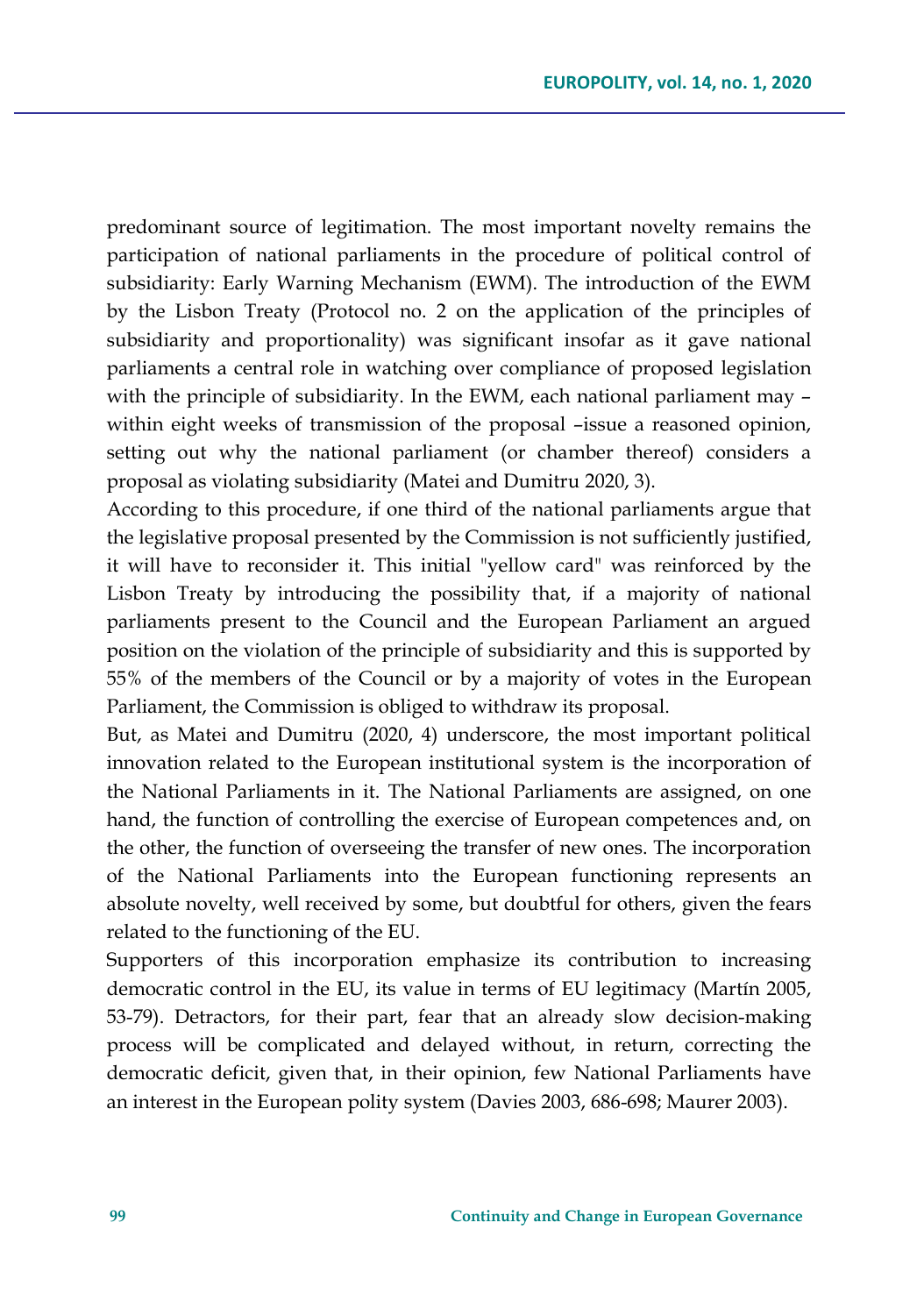The relevant role of the National Parliaments in controlling subsidiarity is one of the main contributions of the constitutional debate to the definition of the European political model, but it is difficult to evaluate it at this time (Matei and Dumitru 2020, 5). A priori, it seems that it will strengthen the democratic character of the Union and that, in addition, it could develop the cooperative character of European federalism through the participation of the Member States not only at governmental level, but also at parliamentary level (Aldecoa Luzárraga and Guinea Llorente 2011, 181).

For Borońska-Hryniewiecka (2017, 69) the role of parliaments as guardians of subsidiarity has a strong legitimacy component to it since, she argues, it grants them the opportunity to ensure that EU action is necessary, brings added value over and above what could be achieved by member states' action alone and - the former two being satisfied - that the decisions are taken as closely as possible to the citizens in accordance with the Treaty provisions.

Everything will depend, of course, on the National Parliaments interest in this activity and on their reaction speed, so that the strong sense represents the added value, the democratization of the system, and not the delay of the decision-making process (Aldecoa Luzárraga and Guinea Llorente 2011, 181). If national parliaments want to perform a meaningful representative function in the highly complex EU governance structure, they should invest further in complementing the EP's influence in EU policy-making. In this respect, Borońska-Hryniewiecka (2017, 80) believes that the EP - acting in the capacity of its indirect legislative initiative - could be viewed as a power multiplier for national parliaments by, for example, adding more institutional weight to their own initiatives.

Concluding, the principle of subsidiarity, and most importantly the introduction of the EWM, have certainly contributed to the enhancement of relations between national parliaments and EU institutions (Matei and Dumitru 2020, 13). As Matei and Dumitru (2020, 13) argue, national parliaments are now active participants in the day-to-day legislative politics of the EU. These changes would encourage national parliaments to remain active participants in the EWM and the broader political dialogue and hopefully contribute to making it attractive to those who do not engage in this system at present.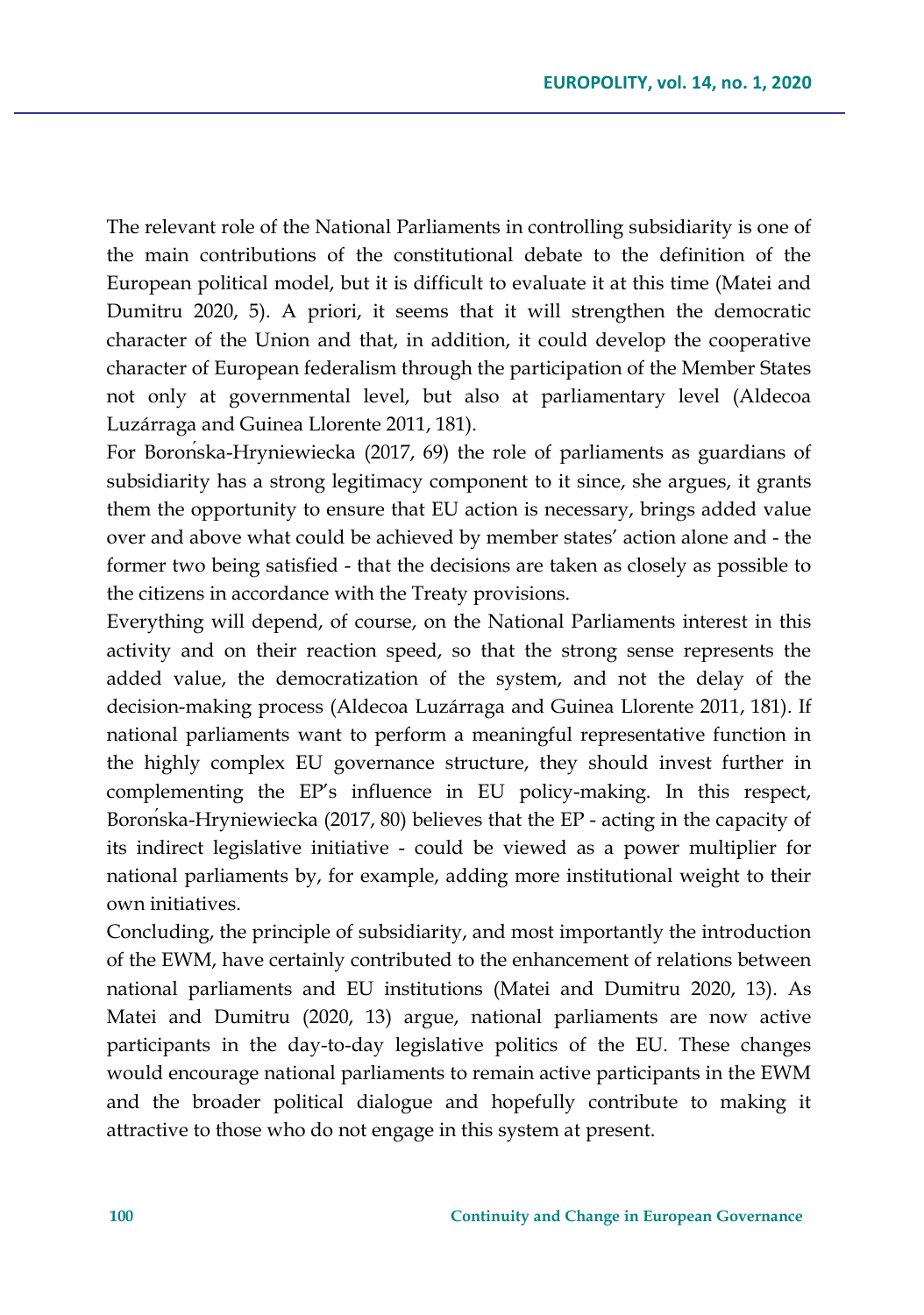3.3. The role of regions and local authorities in controlling the application of the subsidiarity principle

The recognition and guarantee of the competences of the regions represented one of the stakes "behind" the principle of subsidiarity and the introduction of the political and judicial mechanism of its fulfilment. This is in response to the regions' request from the Maastricht, that the principle of subsidiarity should not only be a criterion for the delimitation of competences between the Union and the Member States, but should be applied at all European political levels, i.e. to include regions and local authorities.

Bărbulescu (2015, 257) recalls that the introduction of the elaboration of the competences catalogue on the agenda of the constitutional process was due to the pressure of the German states who saw in this exercise a way to protect their competences in the face of the tendency to be "absorbed by the European level".

Thus, the Treaty of the European Union recognizes, for the first time, the application of the principle of subsidiarity at the level of regions and local authorities, giving them satisfaction. The Protocol on Subsidiarity, which details the application of this principle and the mechanisms of political and judicial control, reserves an important role for the regions and local authorities. In this regard, Article 2 of the said Protocol expressly establishes the obligation of the European Commission to consult the regions and communities before making a legislative proposal whenever appropriate. Referring to this, Aldecoa Luzárraga and Guinea Llorente (2011, 182) state that, in essence, it is a consolidated practice in European governance - alongside that of consolidating interest groups and civil society - which is now being formalized at the highest level.

In addition, the protocol provides for the active legitimation of the Committee of the Regions before the European Court of Justice: the committee may appeal to the Court if it finds that the application of the principle of subsidiarity has been violated under the matters established by the Treaty as within its competence. This appeal may also be introduced by a Member State, at the request of the national parliament or only one of its chambers, which may even be that of the regional representatives. In other words, as claimed by Bărbulescu (2015, 258), according to the Lisbon Treaty, local regions and local authorities have legal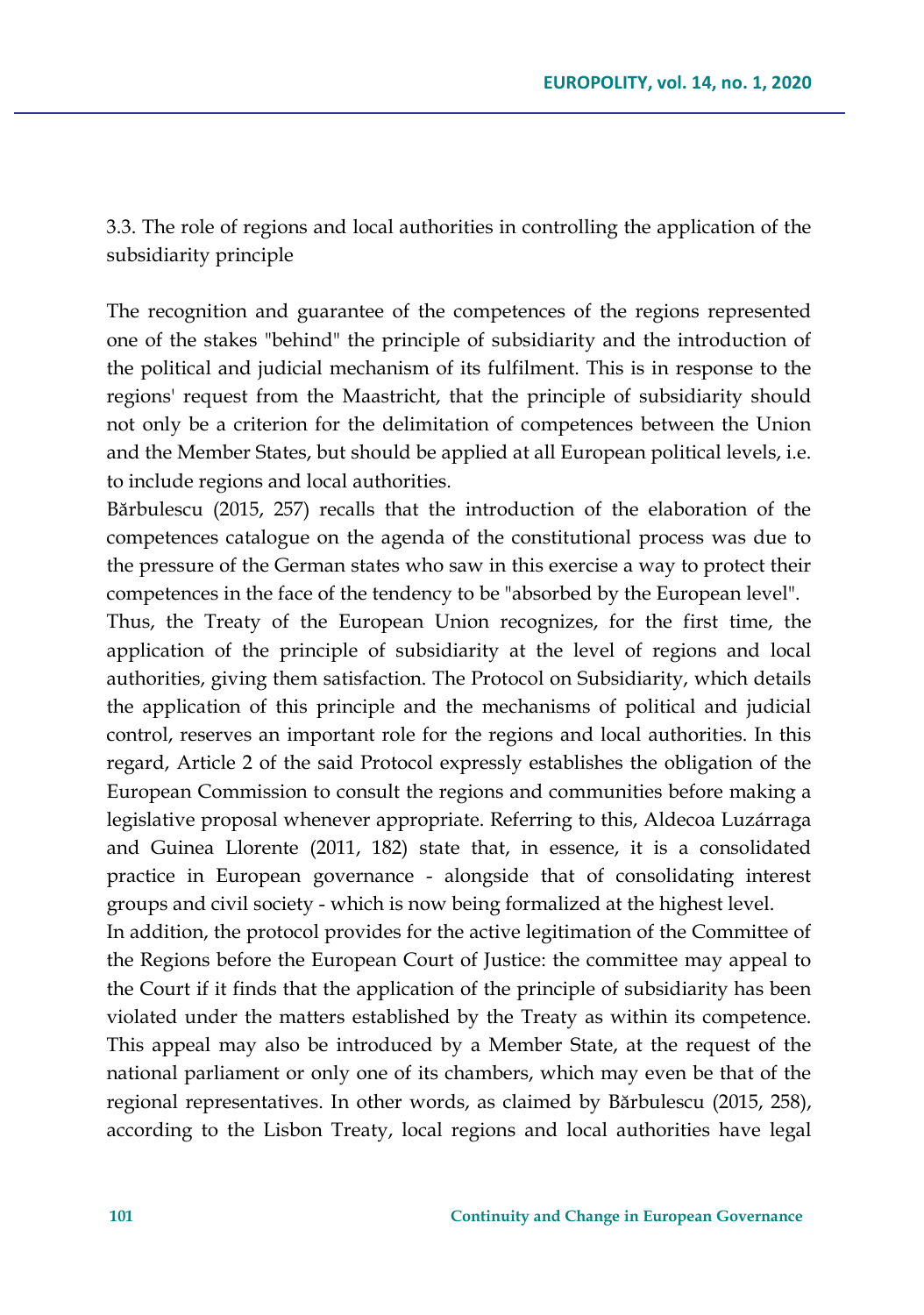possibilities, even if indirect, to appeal against European legislative acts that violate the principle of subsidiarity.

We can therefore conclude that the Treaty of Lisbon requires significant progress in equipping European regions with instruments that allow them to defend their competences in the face of unjustified interference of national institutions. Undoubtedly, the proper functioning of these instruments depends, to a large extent, on the existence of internal procedures at Member State level to favour such an action.

## **4. HAS TRUST IN THE EU INCREASED OVER THE YEARS SINCE LISBON TREATY ENTERED INTO FORCE?**

In concluding an analysis of the entire process resulting from the Lisbon Treaty, Aldecoa Luzárraga and Guinea Llorente (2011, 273) talk about the EU's readiness to leap forward with the launch of the instruments and policies of the new reform. Anticipating the news has since produced an atmosphere of optimism and hope even before its application. The general belief that the Lisbon Treaty brings many beneficial changes and that, after years of application, the European Union will no longer be the same, has already been extended.

So today, more than 10 years after the entry into force of the provisions of the Treaty of Lisbon, what is the opinion of EU citizens about the institutions, policies and importance accorded to their "voice" by the Union? Has the reform introduced by the new treaty produced the results expected by EU citizens?

According to Standard Eurobarometer 92 (Autumn 2019) more than four Europeans in ten tend to trust the European Union (43%). With the exception of spring 2019, this is the highest level since autumn 2010. Trust in the EU is nine percentage points higher than trust in national governments and trust in national parliaments (both 34%).

When it comes to democracy in the EU, Figure no. 1 shows that 45% of EU citizens now agree that their voice counts in the EU, after a sharp 11-point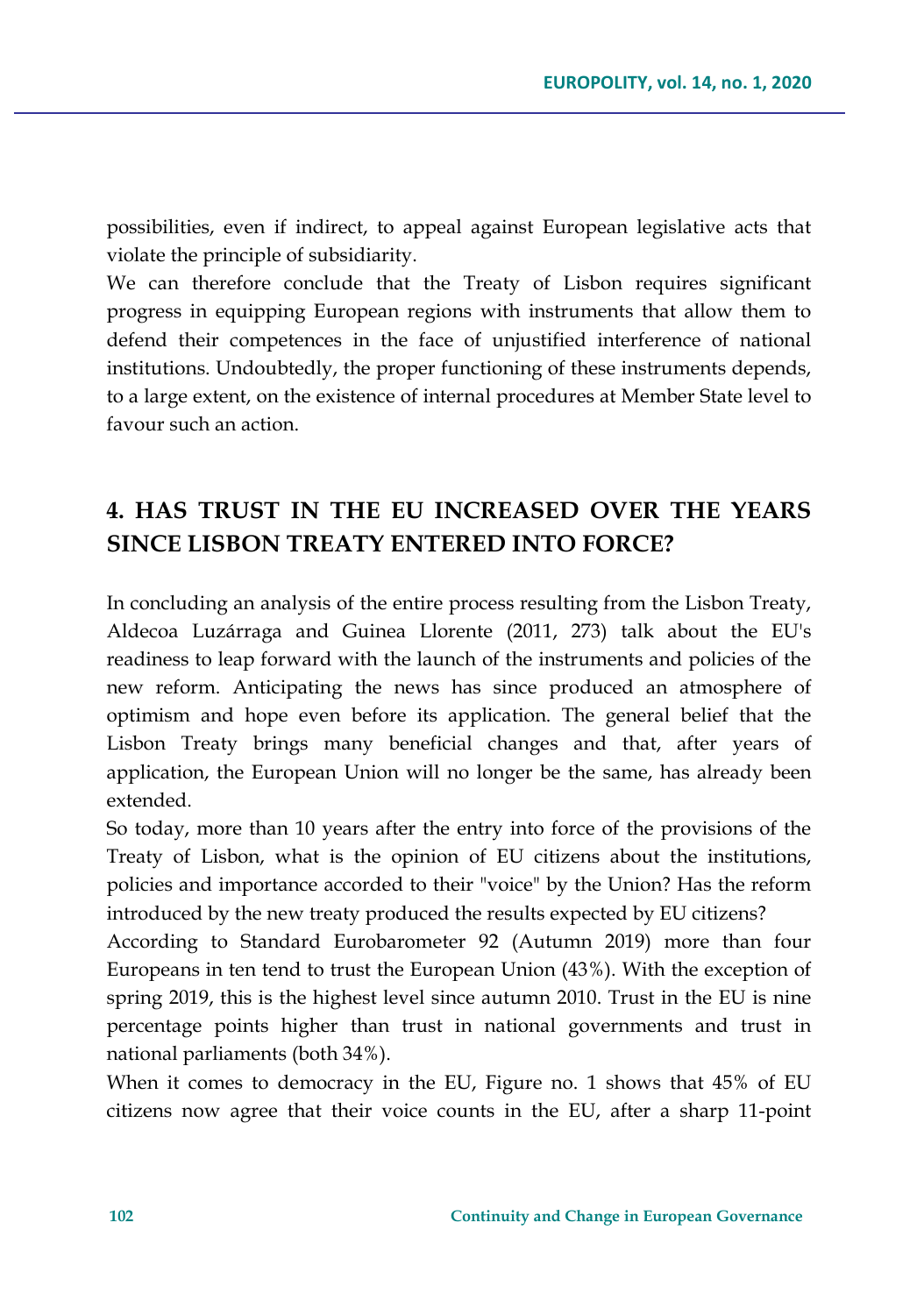decrease compared to the spring 2019 Standard Eurobarometer. The current result reverses a continuous upward trend in agreement between spring 2016 and spring 2019 (from 38% up to 56%), with a return to the level seen in spring 2018. The majority of Europeans now disagree (50%) (Standard Eurobarometer 92, 10).

By the time the Treaty of Lisbon was supposed to enter into force, that is 2009, the percentage of those who agreed that their voice counts in the EU was about 38% into a continuous increase since then. As such, at the beginning of 2019, 56% of EU citizens agreed that their voice counts in the EU – being the highest level ever – as we can see in the Figure no. 1 bellow.



**Figure 1.** Percentage of citizens who believes their voice counts in the EU (agree/disagree) *Source: Standard Eurobarometer 92: 10*

In 17 Member States a majority of respondents agree their voice counts in the EU, led by Denmark (72%), Sweden (69%) and the Netherlands (63%). These countries are followed by Croatia, Germany, Austria, Luxembourg, Poland, Portugal, Ireland, Finland, Romania and Hungary where a majority over 50%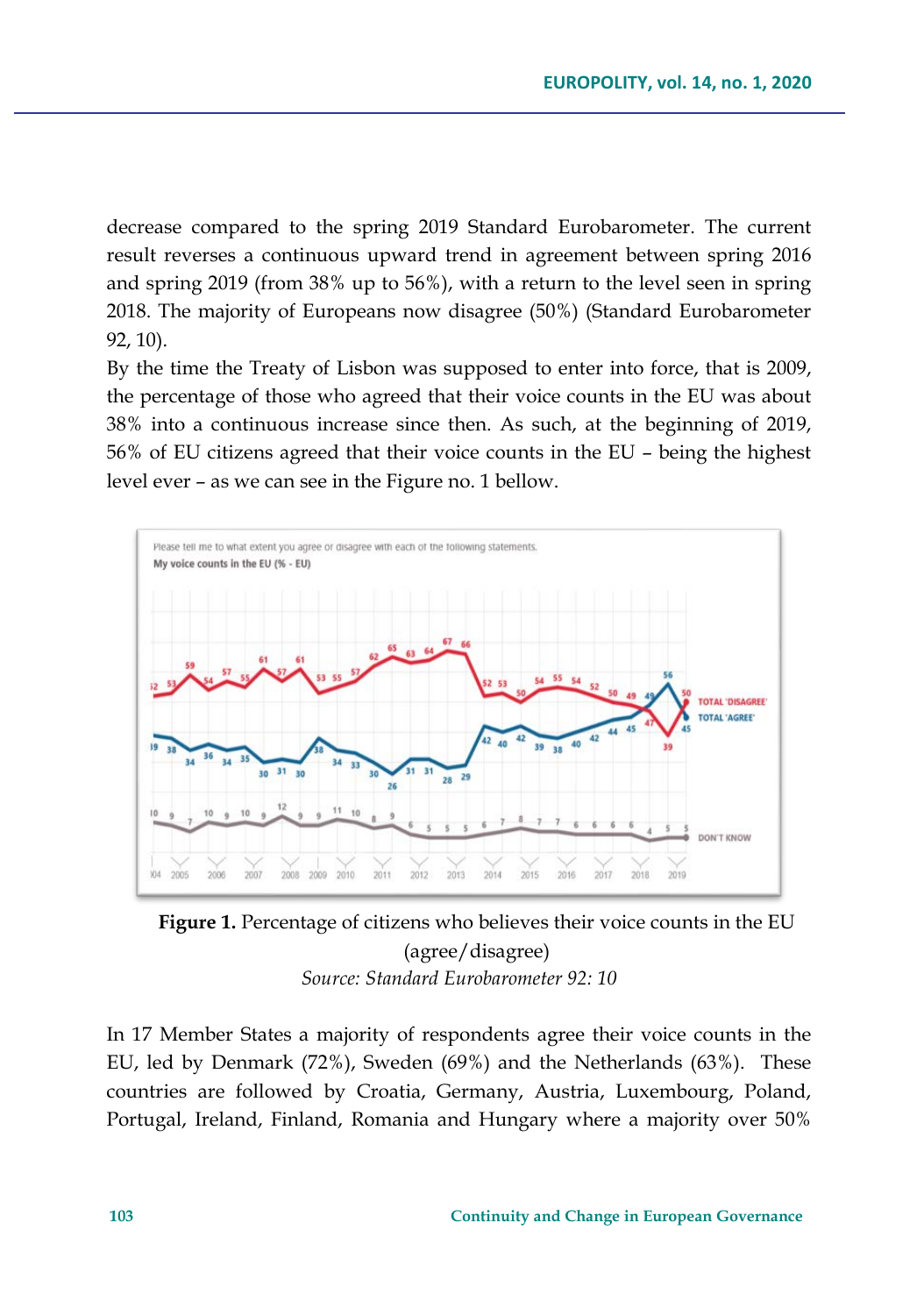also agree with the statement. By contrast, in ten countries a majority disagree that their voice counts in the EU, with proportions ranging from 72% in Greece, 68% in Estonia and 66% in Italy to 54% in Spain, 55% in Lithuania and 56% in France (Standard Eurobarometer 92, 11).

Regarding satisfaction with the way democracy works in the EU, more than half of Europeans say they are satisfied (52%). While satisfaction had increased continuously since spring 2016, the upward trend has halted, with a 3 percentage point fall since spring 2019. However, satisfaction is still at its second highest level since 2009. In parallel, the proportion of respondents who are "not satisfied" with the way democracy works in the EU has gained four percentage points to 40% (Standard Eurobarometer 92, 12).

In 24 Member States (down from 27 since spring 2019), a majority of respondents are satisfied with the way democracy works in the EU, with the highest proportions in Denmark, Ireland (both 73%), Luxembourg and Poland (both 67%) and Lithuania (66%). At the other end of the scale, satisfaction is less widespread in Malta (48%), Spain (49%) and Slovakia (50%). There are four countries where a majority of respondents are "not satisfied" with the way democracy works in the EU: Greece (62%), France (48%), Italy (46%) and the United Kingdom (44%). Since spring 2019, satisfaction with the way democracy works in the EU has decreased in 24 Member States, led by Malta (48%, -13 percentage points), Finland (59%, -8), Portugal (65%, -7), Cyprus (53%, -7) and Italy (45%, -7). It has increased only in Romania (62%, +3) and Czechia (56%, +2), and remains unchanged in Bulgaria and Luxembourg. As a consequence of these evolutions, the majority opinion has changed from satisfied to dissatisfied in France, Italy and the United Kingdom (Standard Eurobarometer 92, 13).

#### **5. FINAL REMARKS**

This paper has analysed and assessed three major tools of ensuring the connection of citizens with democratic institutions so that they feel represented in the post-Lisbon European political framework. I have described their extent and assessed their possible impact on policymakers and citizenry. The EU has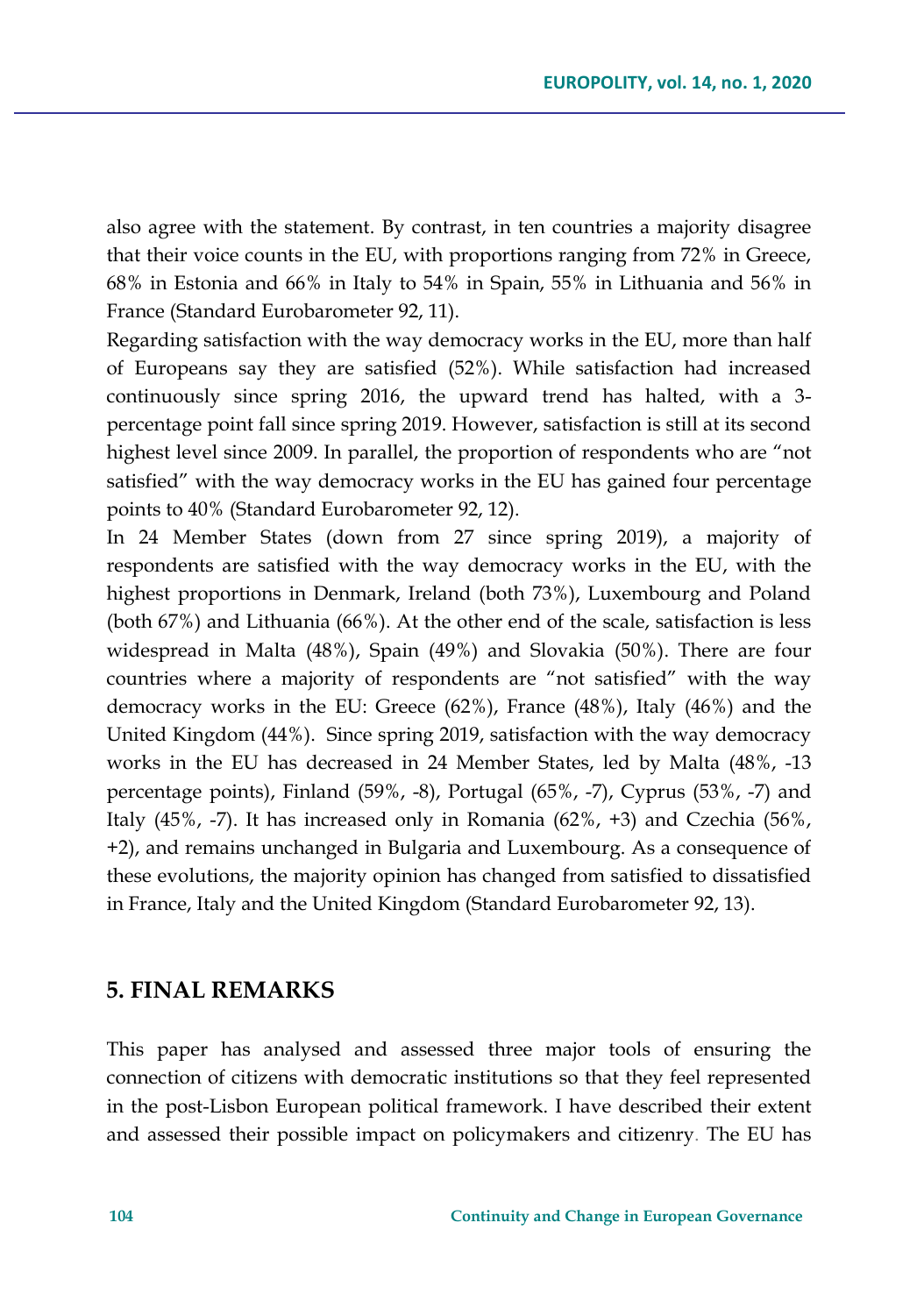been prepared to make a step forward once the new instruments and policies were established by the Treaty of Lisbon. But, as any other treaty, it allows a maximalist or minimalist enforcement depending on political will of the Member States.

EU governance theorists frequently express a normative concern with the democratic deficit in the Union. As we have seen from our analysis of governance literature, assertion assumed also by Pollack (2010, 39), much of the governance literature is given over to proposal for increasing the democratic accountability and the governance capacity of the EU. Whereas in the past EU institutions had relied primarily on output legitimacy3, once the Treaty of Lisbon entered into force, there were augmented calls to increase the input legitimacy4.

Citizen participation in European political life has been gradually augmented. European Citizens' Initiative is probably the most innovative aspect in terms of participatory democracy introduced by the Treaty of Lisbon. But, as I mentioned about the minimalist enforcement, Pérez de las Heras (2017, 364) claims that the legislation-initiating function of this tool has not been yet fulfilled. She believes that in order to fully exploit its capacity, there is a need of improving and simplifying the Citizens's Initiative, which may require Treaty amendments as well as changes to secondary legislation. As we have seen, the Citizens' Initiative allows EU citizens to request the Commission to make a new legislative proposal ''for the purpose of implementing the Treaties''. The implementation of this provision has also attracted a lot of criticism pointing that (1) the EU Commission can decide whether or not to act on a successful CI, (2) the EU Commission has ultimate control over the content of any new legislative proposal and (3) only proposals which implement the Treaties are acceptable – any proposal that would change the Treaties provisions is rejected in advance (Bevir and Phillips 2017, 724; Bellamy and Kröger 2014, 453).

The new provisions of the Treaty of Lisbon gave National Parliaments a central role in watching over compliance of proposed legislation with the principle of subsidiarity. Thus, National Parliaments are increasingly called to play a relevant role in building a European *demos*. Pérez de las Heras (2017, 364) states that the EWM for subsidiarity control introduced by the Treaty of Lisbon has not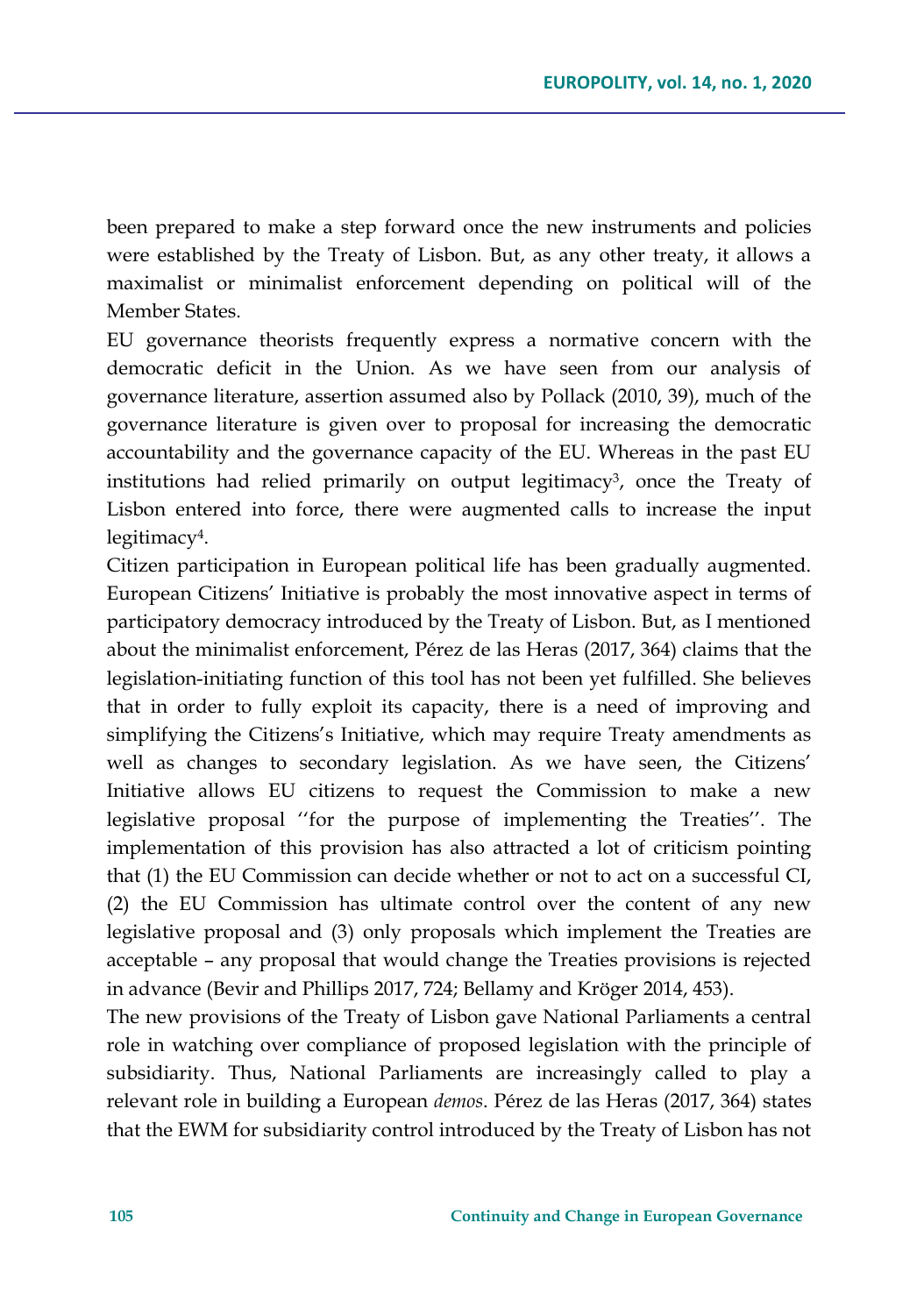met the expectations of bringing the EU closer to its citizens and making the Commission vertically accountable to national parliaments. Instead, the "green card" initiative provides the national legislators with a platform for joint policy proposals, which has the potential of translating the parliamentary engagement into co-responsibility for EU governance. Yet, NPs are encouraged to invest further in translating Europe to their voters, while better complementing the European Parliament's influence in EU policy-making.

In respect to local and regional level role in EU the policy-making process, we can argue that there is visibly a progress in recognition of local and regional perspective. Although, not what was envisaged initially. For this purpose, the Treaty on European Union recognizes regional identity when it requires at article 4.2. that "Union shall respect the equality of Member States before the Treaties as well as their national identities, inherent in their fundamental structures, political and constitutional, inclusive of regional and local selfgovernment." This provision is strengthened when we are looking at the EU principles: "Under the principle of subsidiarity, in areas which do not fall within its exclusive competence, the Union shall act only if and in so far as the objectives of the proposed action cannot be sufficiently achieved by the Member States, either at central level or at regional and local level, but can rather, by reason of the scale or effects of the proposed action, be better achieved at Union level" (art. 5.3 TEU).

Figures from the Standard Eurobarometer 92 (Autumn 2019) shows both general trust of citizens and the concept of EU democracy on the edge.

Given our assessment of democratic legitimacy, we can expect that more and stronger political strategies and instruments will be called for and devised that correspond to citizens' expectations. If the EU wishes to retain citizen's support, it needs to improve in this regard.

### **NOTES**

1. The subsidiarity principle applies to areas where the Union's competence is not exclusive. According to the Treaty on European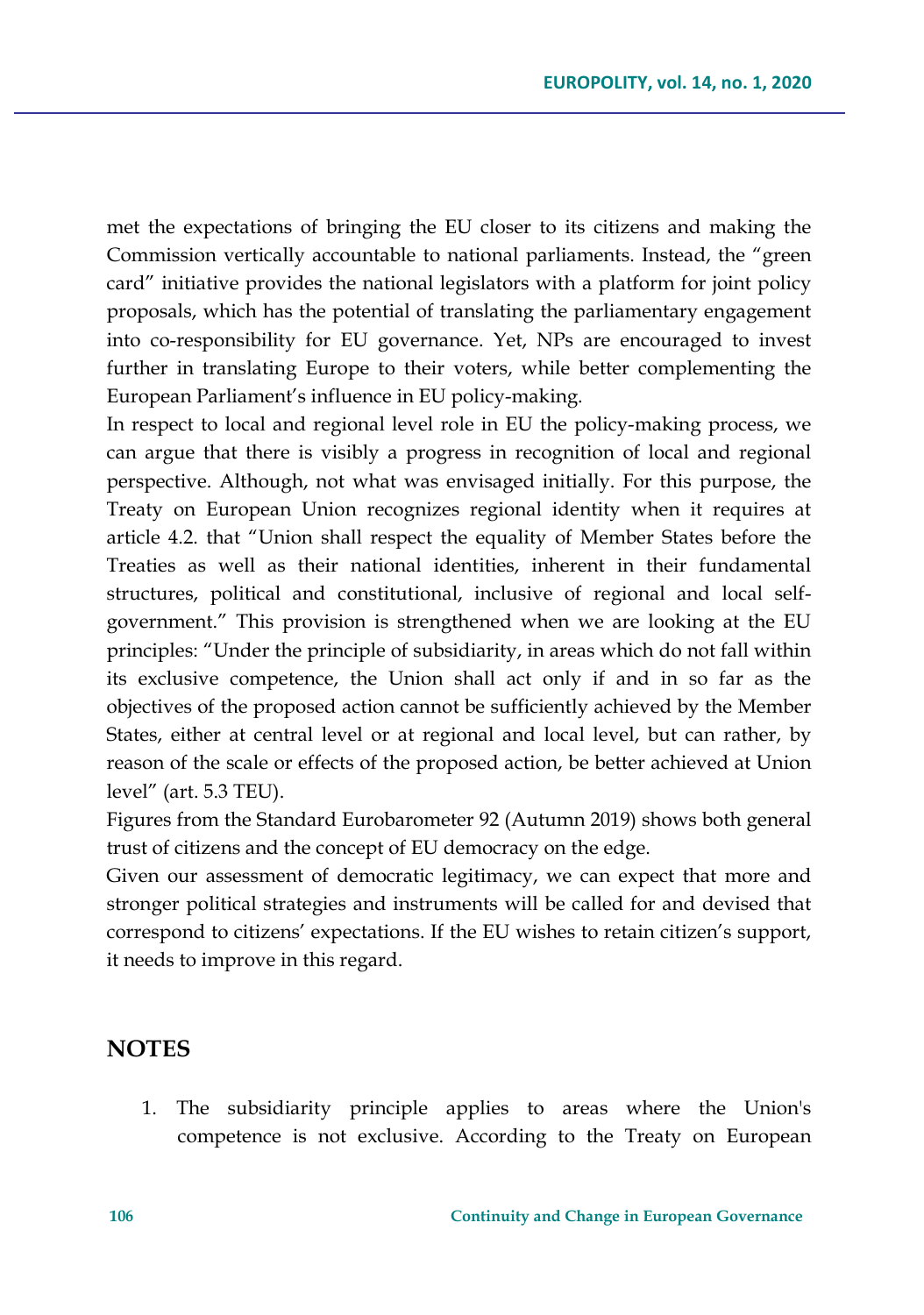Union (TEU), it requires that "the Union shall act only if and in so far as the objectives of the proposed action cannot be sufficiently achieved by the Member States, either at central level or at regional and local level, but can rather, by reason of the scale or effects of the proposed action, be better achieved at Union level".

- 2. According to the White Paper on European Governance, which we discussed in this paper, the Open method of coordination (OMC) "is a way to encourage cooperation, exchange of best practices and acceptance of common goals and guidelines for Member States, sometimes taking into account national action plans (...). It is based on regular monitoring of progress towards these objectives, allowing Member States to compare their efforts and to learn from the experience of others. (...) The open method of coordination should be a complement rather than a substitute for community action" (European Commission, 2001: 21-22).
- 3. I.e. the efficiency or popularity of EU policy outputs (Pollack 2010, 39).
- 4. I.e. the democratic accountability of EU institutions to the electorate (Pollack 2010, 39).

### **ACKNOWLEDGEMENT**

To lecturer Oana-Andreea Ion for her support and coordination at the time I was doing research for both my Bachelor's degree and Master's thesis and for her dedication in introducing and furthering new research on European governance.

### **REFERENCES**

Bartolini, Stefano. 2011. "New Modes of European Governance. An Introduction". In *New Modes of Governance in Europe: Governing in the shadow*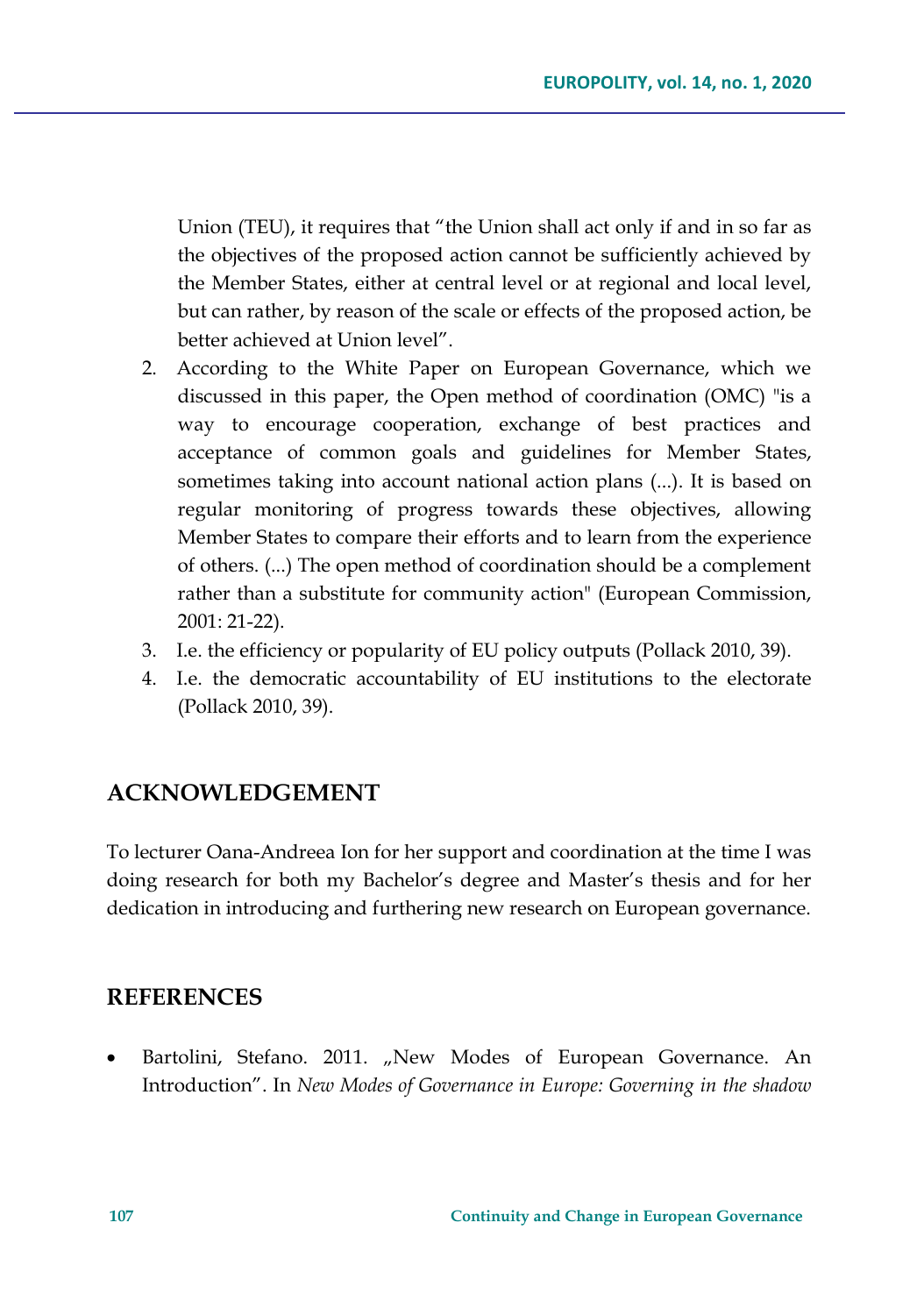*of Hierarchy*, eds. Adrienne Heritier și Martin Rhodes. pp. 1-18. Palgrave Macmillan.

- Bărbulescu, Iordan Gheorghe. 2015. *Noua Europă: Identitate şi model european* (vol.1) [The New Europe: Identity and European model] Iaşi: Polirom.
- Bellamy, R. and Kröger, S. 2014. "Domesticating the democratic deficit? The role of national parliaments and parties in the EU's system of governance" in *Parliamentary Affairs*. 67 (2): pp. 437–457.
- Bevir, Mark and Phillips, Ryan. 2017. "EU democracy and the Treaty of Lisbon" in *Comparative European Politics*. 15, pp. 705–728. doi:10.1057/s41295-016-0078-2.
- Bevir, Mark and R.A.W Rhodes. 2007. Decentred Theory, Change and Network Governance. in *Theories of Democratic Network Governance*, eds. Eva Sorensen and Jacob Torfing, pp.77-91. Palgrave Macmillan.
- Bouckaert, Geert. 2017. Taking stock of "governance": A predominantly European perspective. in *Governance*, 30: 45-52. doi 10.1111/gove.12259.
- *Consolidated version of the Treaty on European Union*, OJ C 326, 26.10.2012, p. 13–390.
- *Consolidated version of the Treaty on the Functioning of the European Union*, OJ C 326, 26.10.2012, p. 47–390.
- Borrás, Susana and Anders Ejrnaes. 2011. "The legitimacy of new modes of governance in the EU: Studying national stakeholder's support". In *European Union Politics*, vol. 12, 1, pp. 107-126.
- Borońska-Hryniewiecka, Karolina and Monaghan Elizabeth. 2017."The European Citizens' Initiative as Democratic Legitimacy-Enhancing Tool: Toward a Broader Conceptualization" in Pérez de las Heras Beatriz (ed.). *Democratic Legitimacy in the European Union and Global Governance. Building a European Demos*. Palgrave Macmillan.
- Davies, Gareth. 2003. "The post-Laeken division of competences", *European Law Review*, vol. 28, no. 5. pp. 686-698.
- Eising, Rainer.2007. Interest Groups and the European Union. In *European Union Politics*, ed. Michelle Cini, 2nd ed. pp. 202-221. Oxford: Oxford University Press.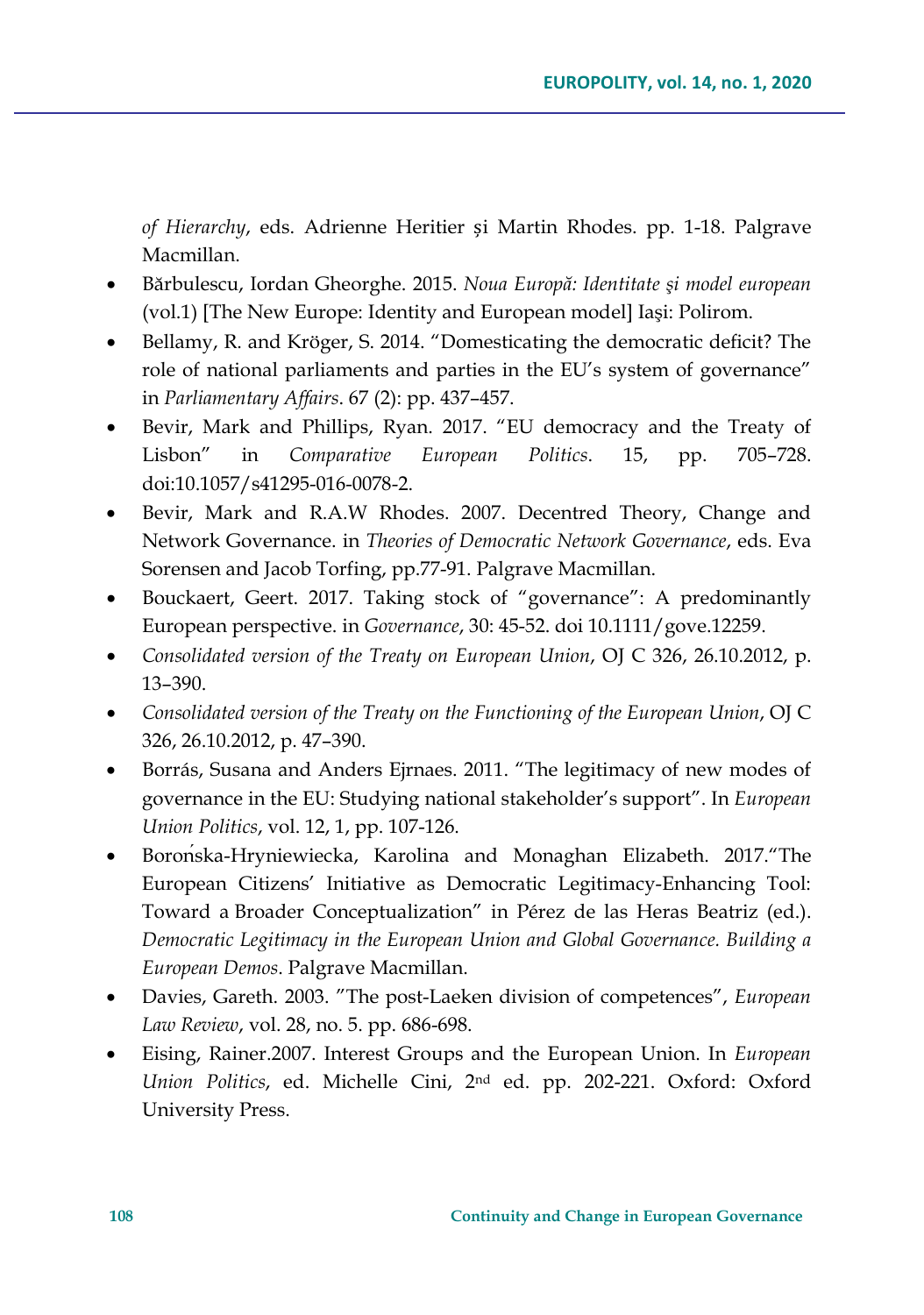- European Commission. 2001. *European Governance. A white paper. Bruxelles*, 25 July. Accessed in 24.04.2019. http://europa.eu/rapid/pressrelease\_DOC-01-10\_en.htm.
- European Union. *Standard Eurobarometer 92 – Autumn 2019. Public opinion in the European Union*. November 2019.
- Giorgi, Liana. 2006. "Democratization and the European Union" in *Democracy in the European Union: Towards the Emergence of a Public Sphere*, eds. Giorgi, L., von Homeyer, Ingmar and Wayne Parsons. London: Routledge.
- Ion, Oana-Andreea. 2013. *Guvernanţa Uniunii Europene: abordări actuale* [Governance of the European Union: current approaches]. Iaşi: Polirom.
- Jessop, Bob. 2002. *The future of the Capitalist State*. Polity Press.
- Jordan, Andrew and Adrian Schout. 2006. *The Coordination of the European Union. Exploring the Capacities of Networked Governance*. Oxford: Oxford University Press.
- Klijn, Erik-Hans. 2008. "Governance and Governance Networks in Europe. An assessment of ten years of research on the theme" in *Public Management Review* vol. 10 (4). pp. 505-525.
- Kooiman, Jan. 2003. *Governing as governance*. Sage Publications.
- Lindseth, Peter. 2017. "National Parliaments and Mediated Legitimacy in the EU: Theory and History" in *National Parliaments After the Lisbon Treaty and the Euro Crisis. Resilience or Resignation?* ed. Davor Jančić. Oxford University Press: New York.
- Luzárraga, Francisco Aldecoa and Mercedes Guinea Llorente. 2011. *Europa viitorului: Tratatul de la Lisabona* [The future Europe: the Lisbon Treaty]. Iași: Polirom.
- Martín, Araceli. 2005. "El control del principio de subsidiariedad" in La constitucionalizacion del proceso de integratíon europea, *Colecctión Escuela Diplomática* no 9, Madrid. pp. 53-79;
- Matei, Ani and Dumitru, Adrian Stelian. 2020. "The Subsidiarity Principle and National Parliaments Role: From Formal Need to Real Use of Powers" in *Adm. Sci*. 10, 24.